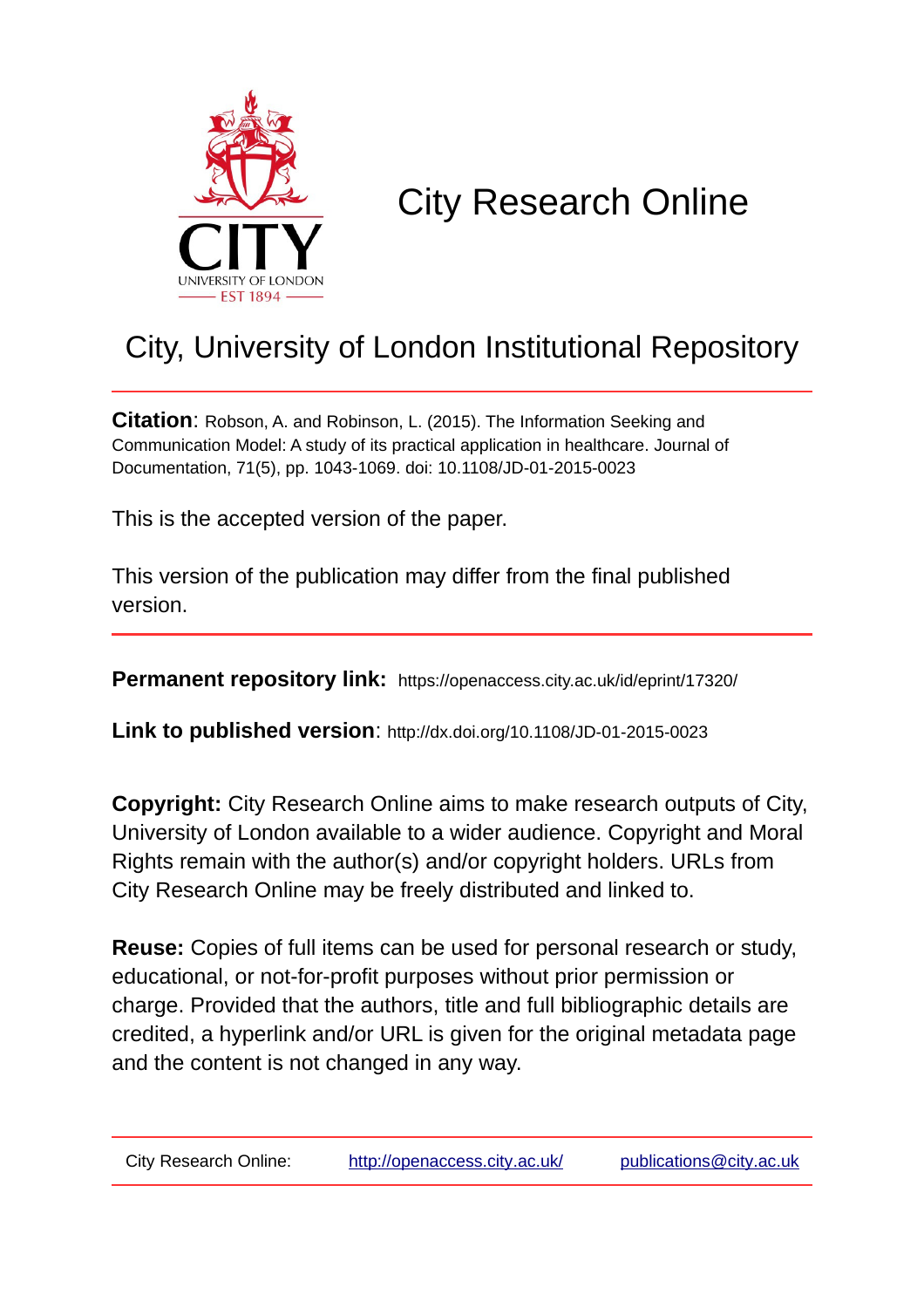# **The Information Seeking and Communication Model (ISCM): a study of its practical application in healthcare**

# **Andrew Robson and Lyn Robinson Centre for Information Science, City University London**

# **Abstract**

**Purpose** – The recently developed Information Seeking and Communication Model (ISCM) combines elements from models of information seeking and those of communication. This study investigated the ISCM's application in the field of healthcare to test its validity and to identify insights that it may provide.

**Design/methodology/approach** – To investigate the model's application to information users, the findings from published literature on physicians' information behaviour were studied. To investigate its application to information providers, interviews were carried out with staff working for the National Institute for Health and Care Excellence and with employees of pharmaceutical companies. The findings were examined using deductive content analysis.

**Findings** – The findings endorse the validity of the model, with minor modifications. The ISCM provides practical insights into the behaviour of both users and providers of information and the factors that influence them. It can be used to identify ways in which information behaviour may be positively modified in both finding and communicating healthcare information.

**Originality/value** – This research demonstrates the practical value of a new model of information behaviour which was developed using insights from earlier models. In doing so it answers criticisms that research in library and information science often fails to build on previous research and that it has little practical usefulness.

**Keywords** – Information behaviour, Information seeking, Communication, Models, Healthcare, Physicians, Pharmaceutical industry, Content analysis

**Paper type** – Research paper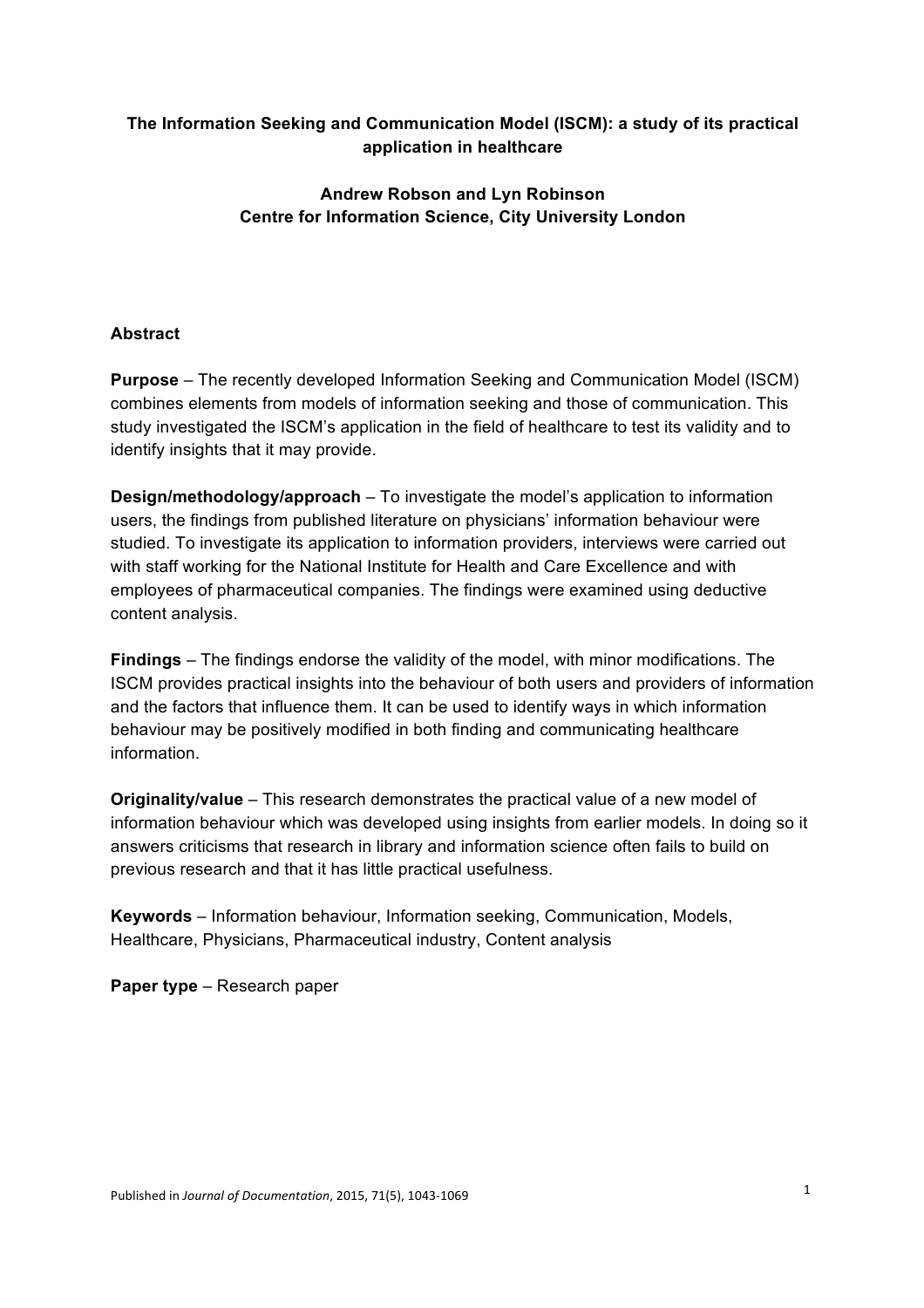#### **Introduction**

The term "information behaviour" has been defined in different ways. One widely quoted definition is that of Wilson, who describes it as "the totality of human behaviour in relation to sources and channels of information, including both active and passive information use" (Wilson, 2000). Pettigrew et al. (2001) refer to information behaviour as "the study of how people need, seek, give, and use information in different contexts, including the workplace and everyday living." Ingwersen and Järvelin define it as the "generation, acquisition, management, use and communication of information, and information seeking" (Ingwersen and Järvelin, 2005, page 259). The term has thus been taken to encompass a number of different activities and, in particular, information seeking and acquisition, use of information, and communication.

Much research has been carried out into information behaviour over many years. Studies of information seeking and use date back at least as far as the Royal Society Scientific Information Conference of 1948, at which several papers on the information behaviour of scientists were presented (Wilson, 1999). Research into communication has an even longer history: Lasswell's studies of propaganda and mass communication, for example, date back to the 1920s (Laswell, 1927). As a result of this research a large number of theories and models of information behaviour have been formulated. Those developed in library and information science (LIS) are usually concerned with the information seeker and, in particular, with information seeking (Fisher *et al*., 2005; Case, 2012). Mass communication models, on the other hand, typically describe the communication process, with the emphasis on the perspective of the communicator (McQuail and Windahl, 1993; Baran and Davis, 2003). In a previous paper (Robson and Robinson, 2013) we described a new Information Seeking and Communication Model (ISCM) that combines factors affecting information behaviour derived from a number of established models. Our aims were:

- 1. to build on prior research
- 2. to develop a model that is more comprehensive than previous models by encompassing information seeking, information use and communication
- 3. to produce a model that can be shown to be of practical value

One of the motives for developing the new model and for the research described below was to address criticisms that have been made about information behaviour research. A common theme raised by critics is that research in library and information science often fails to build on existing research and theory: "the one constant complaint of commentators has been that researchers have not built upon prior research in such a way as to cumulate a body of theory and empirical findings that may serve as a starting point for further research" (Wilson, 1999). The ISCM answers this criticism in that it was developed by building on and incorporating insights from previous models.

A second recurring theme concerns the practical relevance of LIS research. In 2002 Case (2002, pages 284-287) reviewed the criticisms of research into information behaviour and asked "what of the *utility* of information behavior studies?... to read some of today's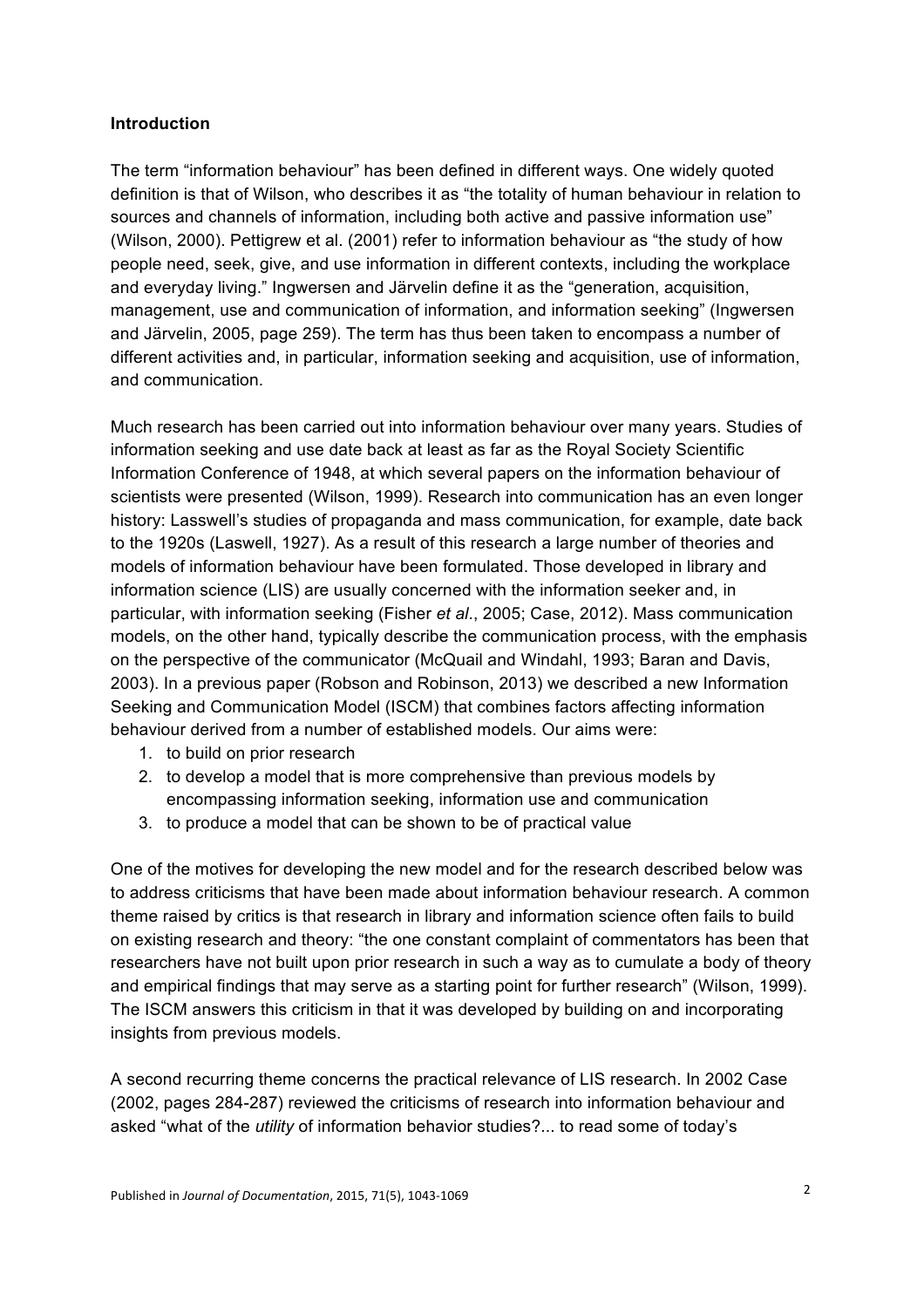information seeking research it would seem that we have now reached the point where the scholarliness of the studies correlates with their degree of *uselessness* for institutional purposes." Case made exactly the same criticism in 2012, indicating that nothing had changed during the intervening ten years (Case, 2012, pages 370-371). The research described in this paper addresses this criticism by investigating the applicability and usefulness of the ISCM in the field of healthcare.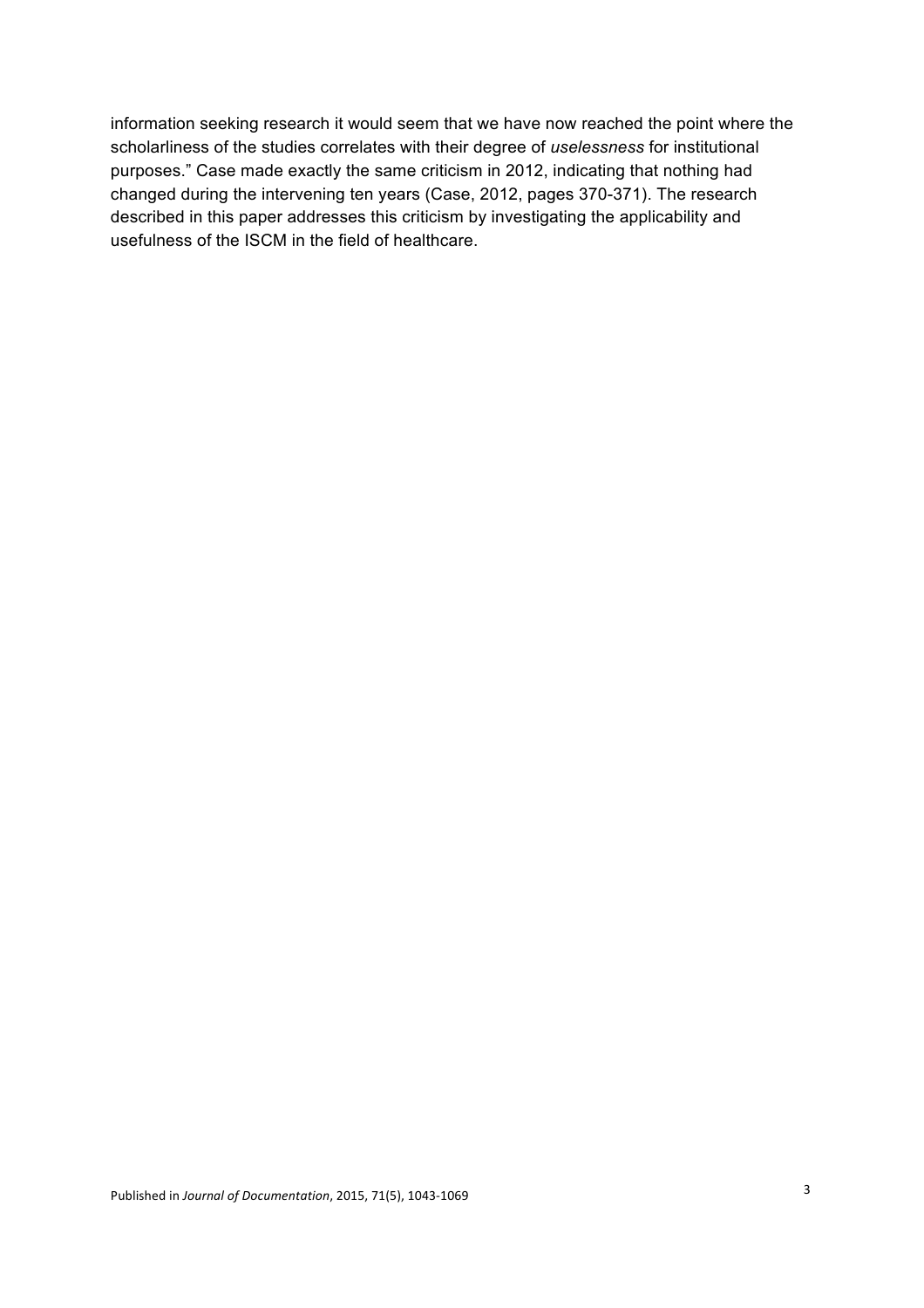### **The Information Seeking and Communication Model**

The Information Seeking and Communication Model was developed by examining a range of existing models from the fields of library and information science and communication studies (Dervin, 2005; Ellis, 1989; Gerbner, 1956; Gorman, 1999; Ingwersen and Järvelin, 2005; Johnson, 1997; Katz and Lazarsfeld, 1955; Kuhlthau, 1991; Leckie *et al*., 1996; Maletzke, 1963; Rogers, 2003; Schramm, 1997; Shannon, 1948; Thackeray and Neiger, 2009; Wilson, 1999). The model is shown diagrammatically in Figure 1. A detailed description of it has been given previously (Robson and Robinson, 2013; Robson, 2013). In brief it shows an information user seeking and using information, and an information provider or providers communicating information. The continuous arrows show information seeking and related activities, and the dashed arrows show communication and related activities.



Figure 1. Information-seeking and communication model (ISCM)

Information users and providers are affected by their environmental contexts including their living, working and cultural environments. They are also affected by their personal contexts such as knowledge, experience and psychological factors. These contextual factors inform their needs, wants, goals and perceptions, which in turn may motivate them to seek or communicate information or inhibit them from doing so.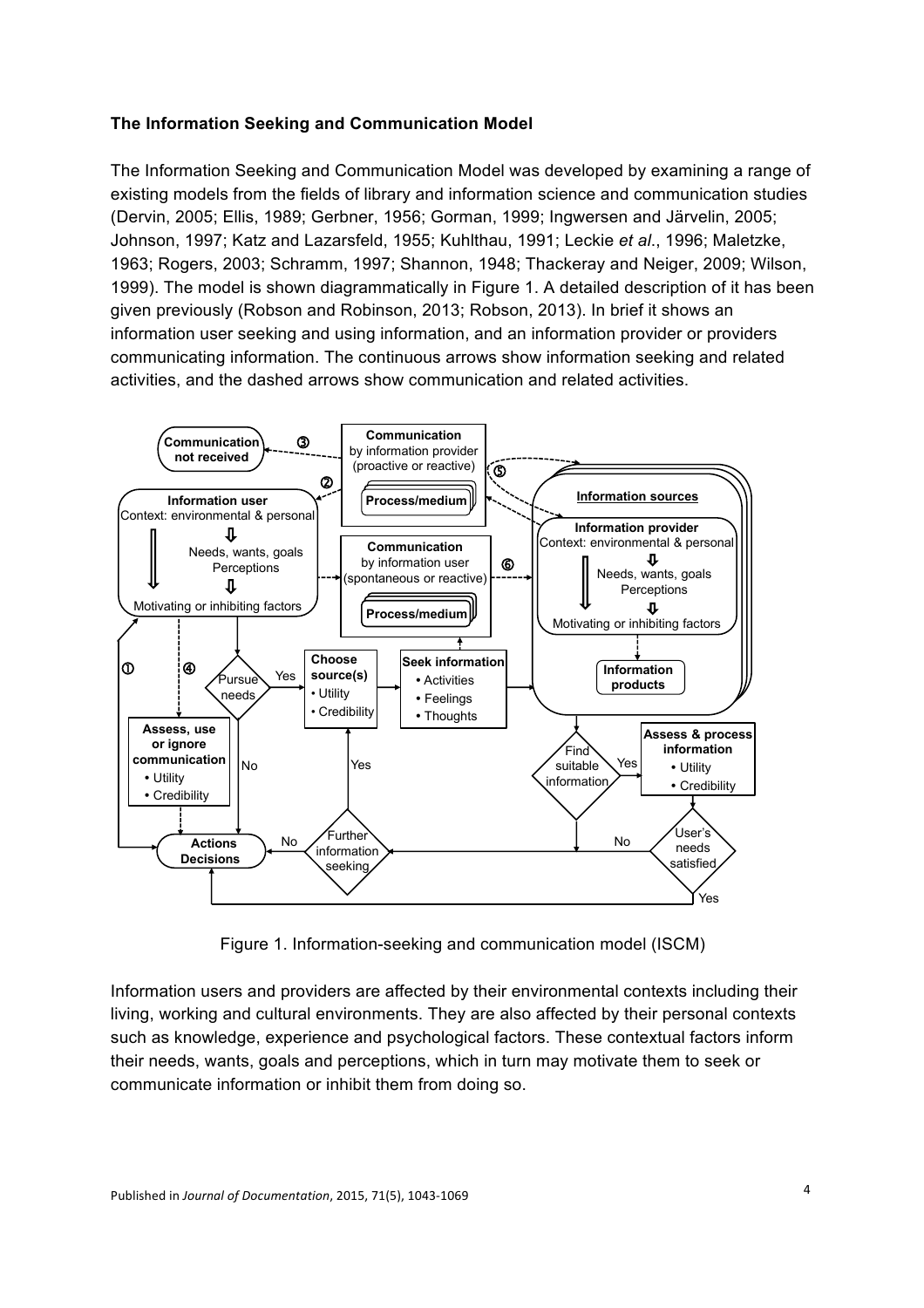The ISCM identifies two particularly important characteristics that influence a user's choice of sources and use of information: credibility and utility. Credibility refers to perceived trustworthiness, reliability, accuracy, objectivity, authority, completeness and lack of bias of information and its source. It also encompasses the concept of homophily (Rogers, 2003), that people are more likely to be influenced by those who are similar to them (homophilous) than by those who are different (heterophilous). Utility refers to the perceived usefulness, relevance, importance, timeliness, accessibility and ease of use of information or a source. The box headed "Seek information" in the model encompasses the activities involved in seeking information, such as using a search engine or communicating with an information provider. It also refers to feelings and thoughts that an information seeker has and which may affect information behaviour. These may include interest in a subject, uncertainty or confusion as the search for information starts, and perhaps clear thinking and confidence during the information search process, as described by Kuhlthau (1991).

The ISCM shows that communication can be a two-way process: an information user may communicate with a provider, shown by arrow **.** Information providers may also communicate with each other (arrow  $\circledcirc$ ). A feature of the model is that it can be broken down into simpler component as in Figure 2, which shows this two-way flow of information between provider and user.



Figure 2. Two-way communication as represented in the ISCM

This representation emphasizes the fact that provider and user roles are interchangeable: a user can become a provider and vice versa. The two-way flow of information between providers shown by arrow  $\circledcirc$  in the complete model (Figure 1) is another way of representing the same thing. The model thus emphasizes the fact that information behaviour can be highly interactive, with users communicating with other users (in their role as providers) and sharing information with each other. This is an important insight from the model: the "information user" depicted in so many LIS models does not play a fixed role but at one point may be a seeker of information and at another a provider. Thus in a two-way conversation one person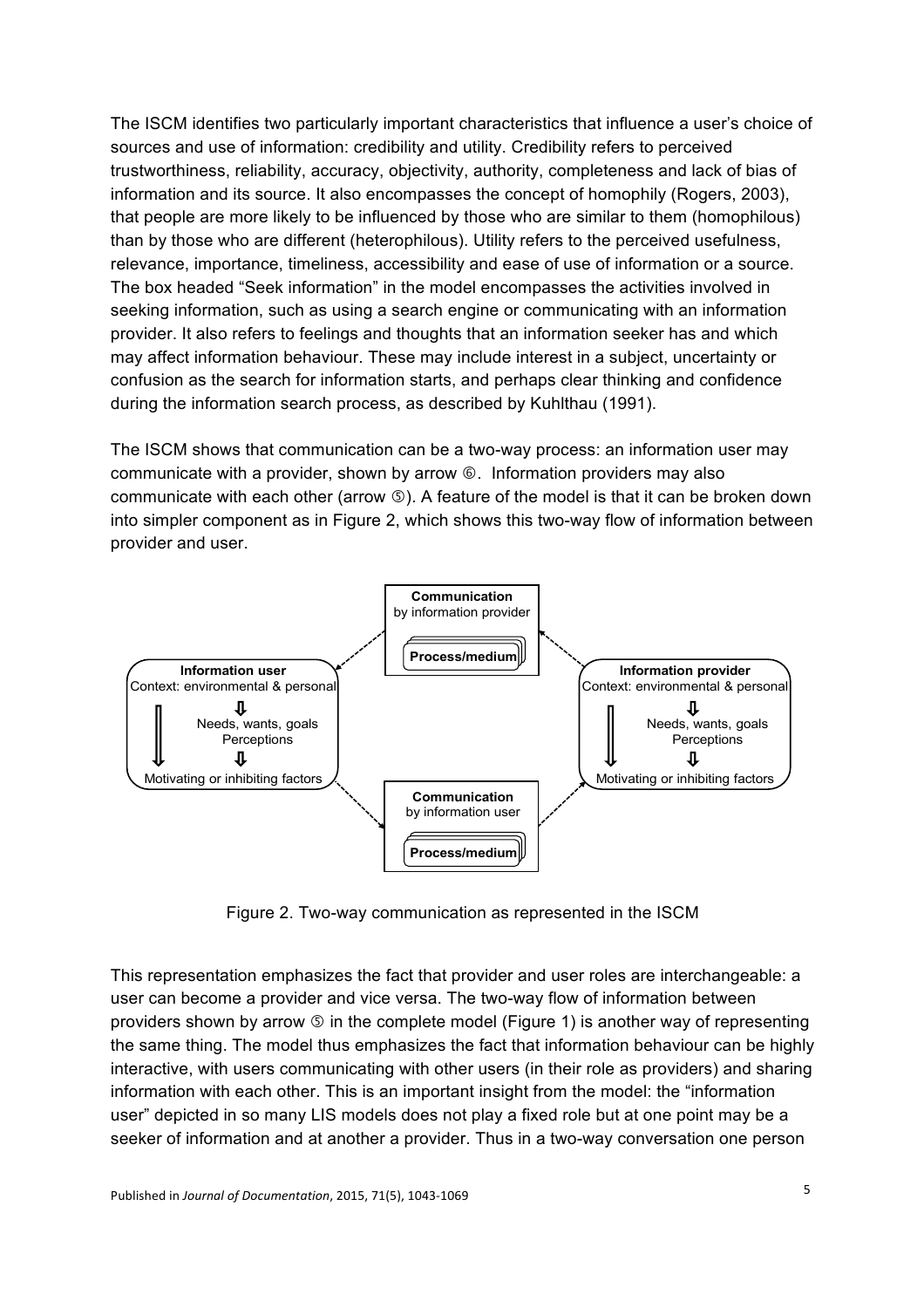may ask a question (the "user" role) which another person answers (the "provider" role) whereupon the first person responds with his/her views or other information (the "provider" role). This alternation between user and provider roles is of course commonplace in information behaviour – people are both consumers and producers of information. However, this fact is not made clear in most LIS models because of their focus on the user role. **The healthcare information domain**

The primary aim of the study described in this report was to investigate the validity of the ISCM. To do this it was necessary to examine the behaviour both of those who seek and use information and of those who communicate information. Healthcare was chosen as a suitable information domain in which to carry out this research because it involves experienced seekers and users of information (healthcare professionals) and different information providers.

The information behaviour of healthcare professionals, especially that of physicians, has been extensively studied since at least the 1940s (Sherrington, 1965) and there have been many reviews of the findings (e.g., Case, 2012, pages 301-308; Coumou and Meijman, 2006; Davies, 2007; Dawes and Sampson, 2003; Lacey Bryant, 2000). Physicians have to deal with a large volume of information every day: they need details of the patients they are treating, of the conditions being treated and appropriate medicines, and they may need a range of other information (Gorman, 1995; Smith, 1996). To meet these needs they may actively seek information from a number of sources, including colleagues, journals, books, websites and other computer-based and electronic sources (Bennett et al, 2005; Davies, 2007; Robinson, 2010; Smith, 1996). In the present research previous studies of physicians' information behaviour were examined to test the application of the ISCM to physicians as seekers and users of information.

A variety of individuals and organizations provide information to physicians, including colleagues, researchers, professional bodies, health services, government bodies and the healthcare industry. To test the applicability of the ISCM to information providers two were selected: the UK National Institute for Health and Care Excellence (NICE) and the pharmaceutical industry. In both cases the information that they provide has significant influence on healthcare professionals but their aims and objectives are different.

NICE was established by the UK government in 1999 as the National Institute for Clinical Excellence to provide guidance for the National Health Service (NHS) to "reduce variation in the availability and quality of NHS treatments and care"

(http://www.nice.org.uk/aboutnice/whoweare/who\_we\_are.jsp). Its role has expanded over time and in 2013, under the Health and Social Care Act 2012

(http://www.legislation.gov.uk/ukpga/2012/7/contents/enacted), it was reconstituted as the National Institute for Health and Care Excellence. Under that Act it is now a Non Departmental Public Body sponsored by the Department of Health but operationally independent of government. NICE provides various types of guidance, recommendations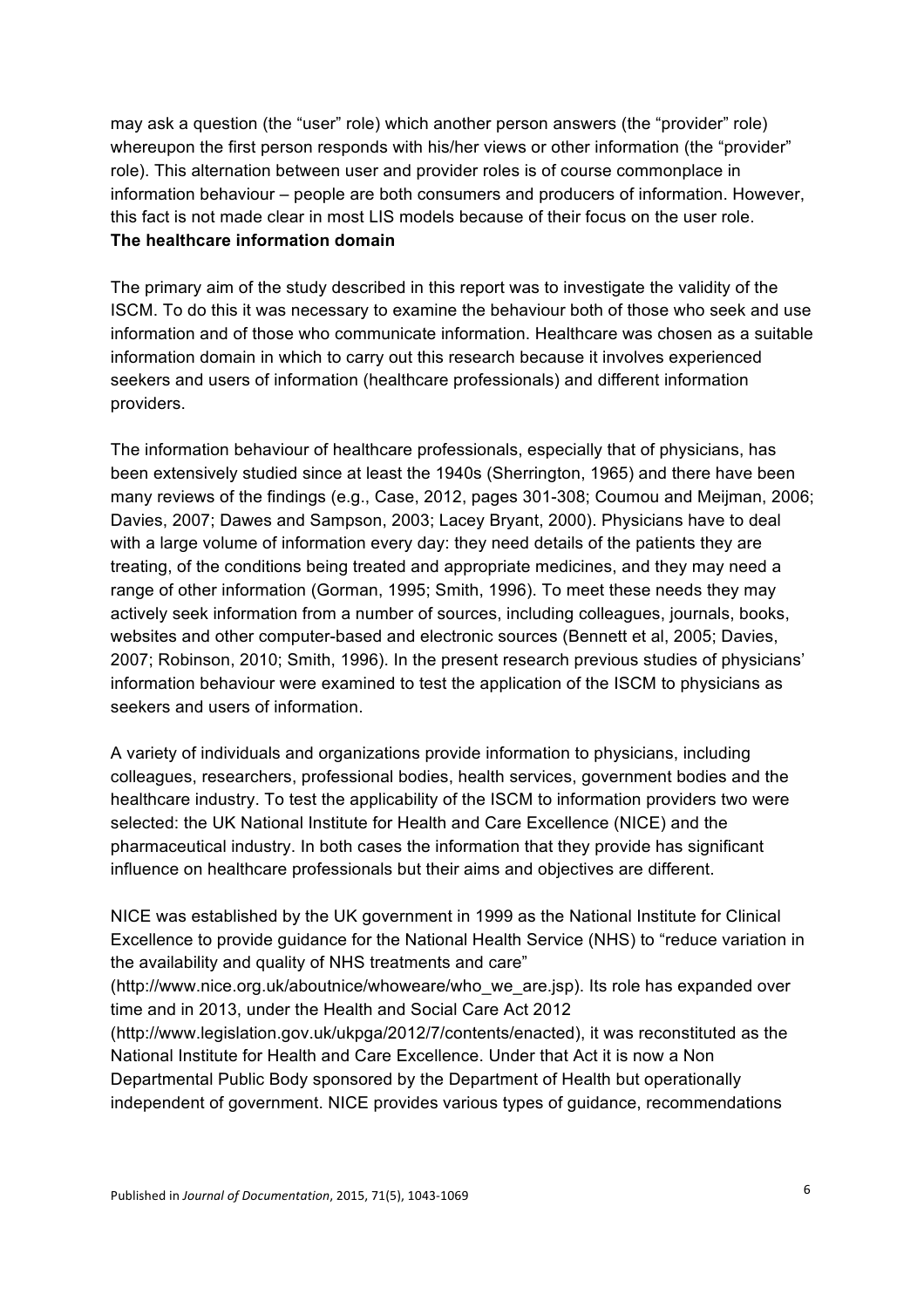and information to healthcare professionals and others, including the following (http://www.nice.org.uk/):

- Clinical guidelines giving recommendations on the appropriate treatment and care of patients with specific diseases and conditions
- Technology appraisals providing guidance to healthcare professionals on the effectiveness of medical products, surgical procedures etc
- NICE quality standards designed to measure quality and promote improvements in health and social care
- NICE Evidence, a web-based search tool and portal that provides access to high-quality information and evidence about healthcare and social care

The research-based pharmaceutical industry is the single biggest sponsor of medicines research in the UK and the USA and is thereby the largest generator of information about new medicines (Collier and Iheanacho, 2002). Such information includes the findings from clinical trials, most of which are sponsored and designed by pharmaceutical companies (Goldacre, 2012, page 172). The industry spends heavily on information products and activities aimed at healthcare professionals, including advertisements, presentations by sales representatives, websites and responses to enquiries. It has been claimed that "Although the primary function of drug companies is to develop and market drugs, these companies spend more time and resources generating, gathering, and disseminating information" (Collier and Iheanacho, 2002).

Pharmaceutical companies are driven by commercial goals: they develop and market medical products in order to make profits. The information that they disseminate about those products is often promotional in nature, emphasizing the benefits that they can provide in the treatment of patients. The aim of pharmaceutical advertising and other marketing activities is to encourage physicians and other healthcare professionals to prescribe or use a particular company's product(s). Companies' activities in this regard have led to concerns about the influence of the industry and its motives. The Royal College of General Practitioners, for example, commented: "There is a perception amongst professionals and the public that the pharmaceutical industry's drive for profit has overridden considerations of honesty, openness, and cost-effectiveness" (Royal College of Physicians, 2009, page 9). However, pharmaceutical companies also provide factual, non-promotional information, for example at scientific meetings and through their medical information departments in response to requests for information (Robson and Riggins, 2001). Provision of information by the UK industry is governed by the Human Medicines Regulations 2012

(http://www.legislation.gov.uk/uksi/2012/1916/contents/made). Most companies also agree to comply with the ABPI Code of Practice for the Pharmaceutical Industry (2014). Among other requirements, the ABPI Code stipulates that "Information, claims and comparisons must be accurate, balanced, fair, objective and unambiguous and must be based on an up-to-date evaluation of all the evidence and must reflect that evidence clearly. They must not mislead either directly or by implication, by distortion, exaggeration or undue emphasis" (Clause 7.2).

#### **Methods**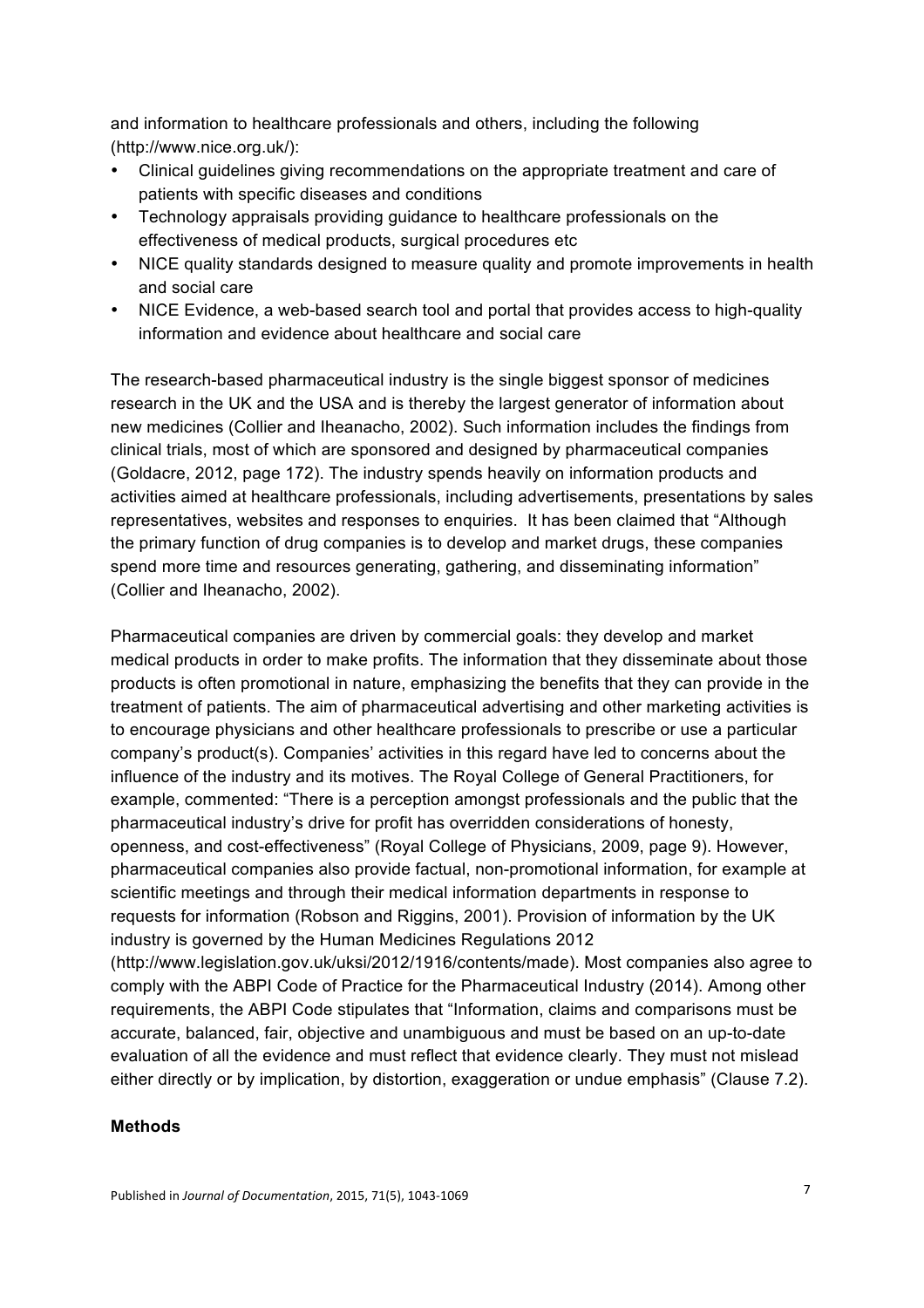To test the model's applicability to information users, the findings from published studies of physicians' information behaviour were examined. In this way the research built on previous work rather than repeating what had already been done. The technique known as deductive or directed content analysis (Hsieh and Shannon, 2005; Elo and Kyngäs, 2007) was employed, using coding terms derived from the model. To test its applicability to information providers, interviews were carried out with staff working for NICE and with employees of a selection of pharmaceutical companies in the UK. Investigating two types of information provider with differing goals provides a more robust test of the ISCM than could be achieved by using the model to study the information behaviour of just one of them. The interview transcripts were analysed, again using deductive content analysis.

#### *Content analysis*

Content analysis is a well-established technique for analysing texts and other communications for their content using quantitative or qualitative methods (Krippendorff, 2004). Quantitative content analysis has been defined as "the systematic assignment of communication content to categories according to rules, and the analysis of relationships involving those categories using statistical methods" (Riffe et al, 2005, page 3). It has been used for over a century to analyse the content of newspapers and, more recently, other media (Krippendorff, 2004). Quantitative analysis can be used to count words and their frequency of occurrence but it does not provide insights into the deeper meaning represented in the text. Qualitative content analysis has been increasingly used in the humanities and social sciences, using close reading of text for detailed analysis of its meaning: "Qualitative content analysis goes beyond merely counting words to examining language intensely for the purpose of classifying large amounts of text into an efficient number of categories that represent similar meanings" (Hsieh and Shannon, 2005). It has been defined as "a research method for the subjective interpretation of the content of text data through the systematic classification process of coding and identifying themes or patterns" (Hsieh and Shannon, 2005). Coding may be applied to a word, a phrase, a sentence or sometimes a paragraph. Graneheim and Lundman (2004), in describing the techniques of qualitative content analysis, refer to such a portion of text as a meaning unit: "words, sentences or paragraphs containing aspects related to each other through their content and context."

Content analysis may be used inductively, categorizing elements of the text into categories generated from the text itself (Forman and Damschroder, 2007). Alternatively it may be used deductively (also known as directed content analysis), employing terms derived from a theory or model (Elo and Kyngäs, 2007; Hsieh and Shannon, 2005; Mayring, 2000). The latter technique was used in this research. First a code book was developed listing coding terms, with definitions, representing the features of and factors affecting information behaviour identified in the ISCM. Table 1 shows an extract from the code book.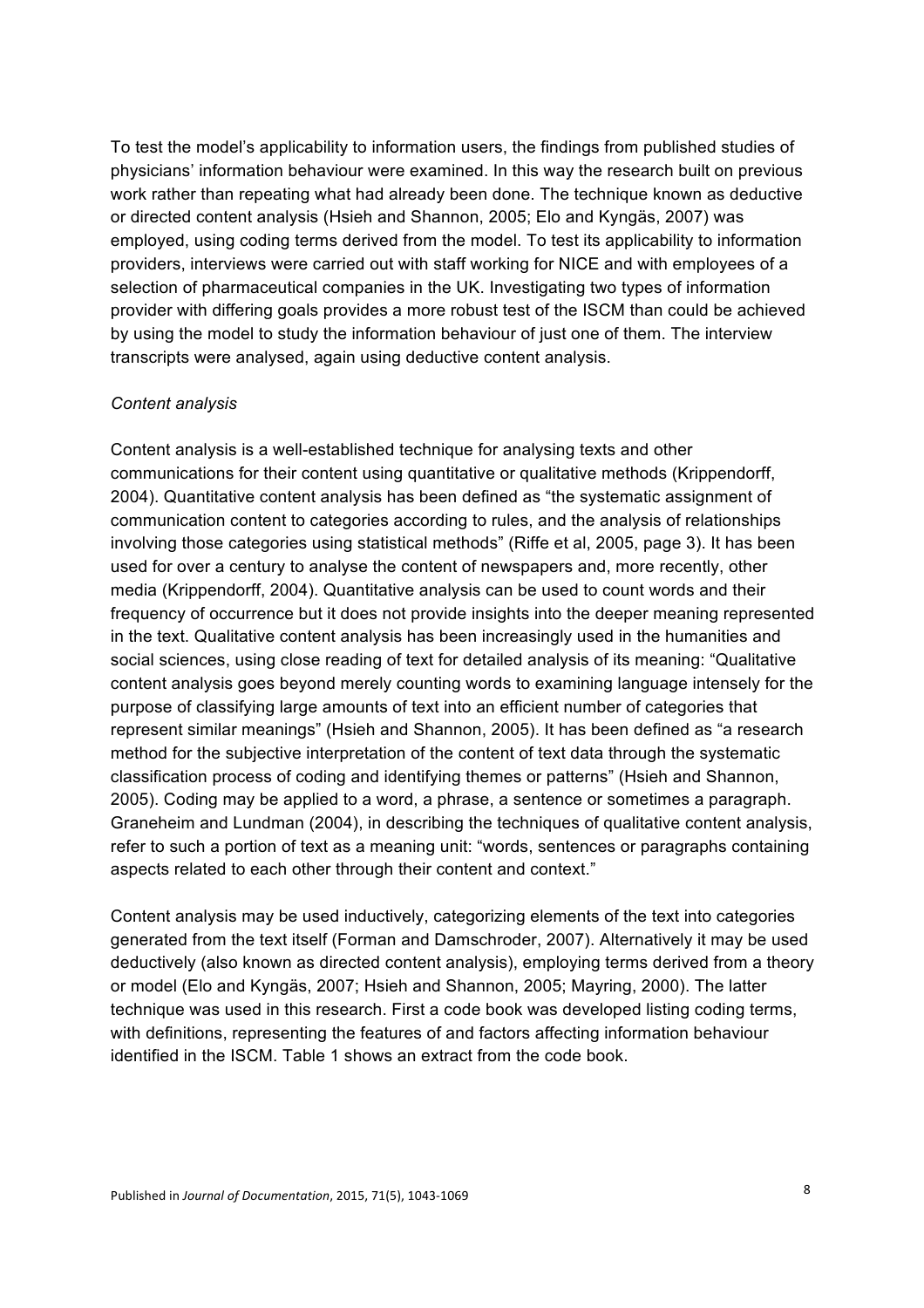| <b>Coding term</b>             | <b>Used for</b>                                             |
|--------------------------------|-------------------------------------------------------------|
| <b>Information</b>             | Information; data; content of an information product; also  |
|                                | used for information provided as guidance, advice or        |
|                                | advocating a course of action.                              |
| <b>User</b>                    | May be an individual, group or organization that:           |
|                                | uses information e.g. to take a decision or action          |
|                                | seeks information                                           |
|                                | has information needs                                       |
| User's context                 | The user's environmental and personal context: living or    |
|                                | working environment, resources available, culture, job      |
|                                | role, knowledge, expertise, psychological factors.          |
| User's needs, wants, goals     | Personal or job-related information needs, desires or       |
|                                | aims that may lead to information seeking.                  |
| <b>User's perceptions</b>      | Perceptions of self and self-efficacy; perception of a      |
|                                | knowledge gap; perceptions of others including sources      |
|                                | and information providers.                                  |
| <b>Provider</b>                | Individuals, groups and organizations that produce,         |
|                                | supply or communicate information, or facilitate or control |
|                                | access to it.                                               |
| <b>Provider's context</b>      | The code book defines these concepts in similar ways to     |
| Provider's needs, wants, goals | the equivalent concepts for users                           |
| <b>Provider's perceptions</b>  |                                                             |
| <b>Sources</b>                 | General term covering information products, media or the    |
|                                | providers of information. These more specific terms are     |
|                                | preferred when coding text.                                 |
| <b>Information products</b>    | Literature, databases, websites, presentations, TV and      |
|                                | radio programmes and other outputs from providers.          |
| <b>Utility</b>                 | Perceived usefulness, relevance, importance, timeliness,    |
|                                | accessibility or ease of use of information or a source.    |
| <b>Credibility</b>             | Perceived trustworthiness, reliability, accuracy,           |
|                                | objectivity, authority, completeness and lack of bias of    |
|                                | information or of a source; homophily of a source.          |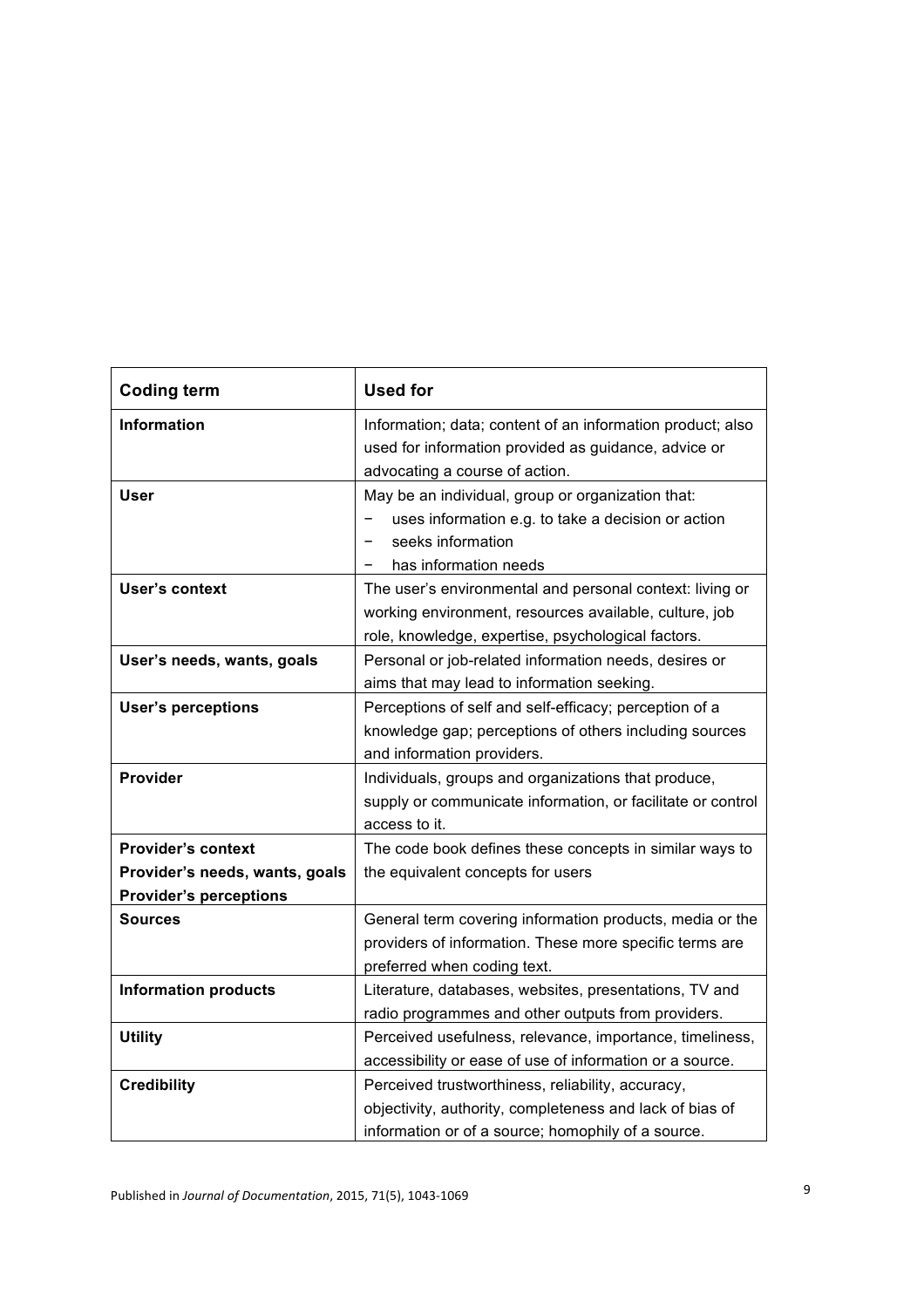| Communication               | The process of communicating, disseminating or sharing<br>information by an information provider or by a user.                                                                                       |
|-----------------------------|------------------------------------------------------------------------------------------------------------------------------------------------------------------------------------------------------|
| <b>Communication medium</b> | The medium or channel through which information is<br>communicated, e.g. the Internet, traditional publishing,<br>mass media.                                                                        |
| Seek/search for information | The activities involved in seeking information $-$ e.g. using<br>a search engine to search the Internet, using a database<br>such as PubMed, or asking a question of a colleague or<br>other source. |
| Act/decide                  | Take action or make a decision on the basis of the<br>information.                                                                                                                                   |

# Table 1. Extract from the code book used for content analysis

The coding terms were used to analyse reports from the literature on physicians' information behaviour and transcripts of interviews with members of staff from NICE and from pharmaceutical companies as described below.

# *Data collection and analysis*

In the first part of the study the general features of physicians' information behaviour and the factors affecting it were identified from a review of the literature. An initial assessment of the validity of the ISCM was made by comparing these features with those described in the model.

Using deductive content analysis a more detailed study was then carried out on the findings from five representative reports of physicians' information behaviour (Green and Ruff, 2005; Hughes *et al*., 2010; Lacey Bryant, 2004; Prosser *et al*., 2003; Reddy and Jansen, 2008). These reports were selected because:

- a) all involved direct interviews with or observation of physicians
- b) each report is detailed and includes quotations from the physicians or vignettes describing activities observed during the study
- c) together they cover both primary and secondary care physicians (general practitioners and hospital doctors)
- d) together they cover a number of different aspects of information behaviour:
	- − information needs
	- − individual information seeking activities
	- − collaborative information seeking activities
	- − the use of different types of information sources, including printed sources, people, databases and websites
	- − problems encountered in information seeking
	- − factors affecting the evaluation and use of information

The sections of each report describing the findings were read in detail and each portion of text referring to features of information behaviour or factors affecting it was coded with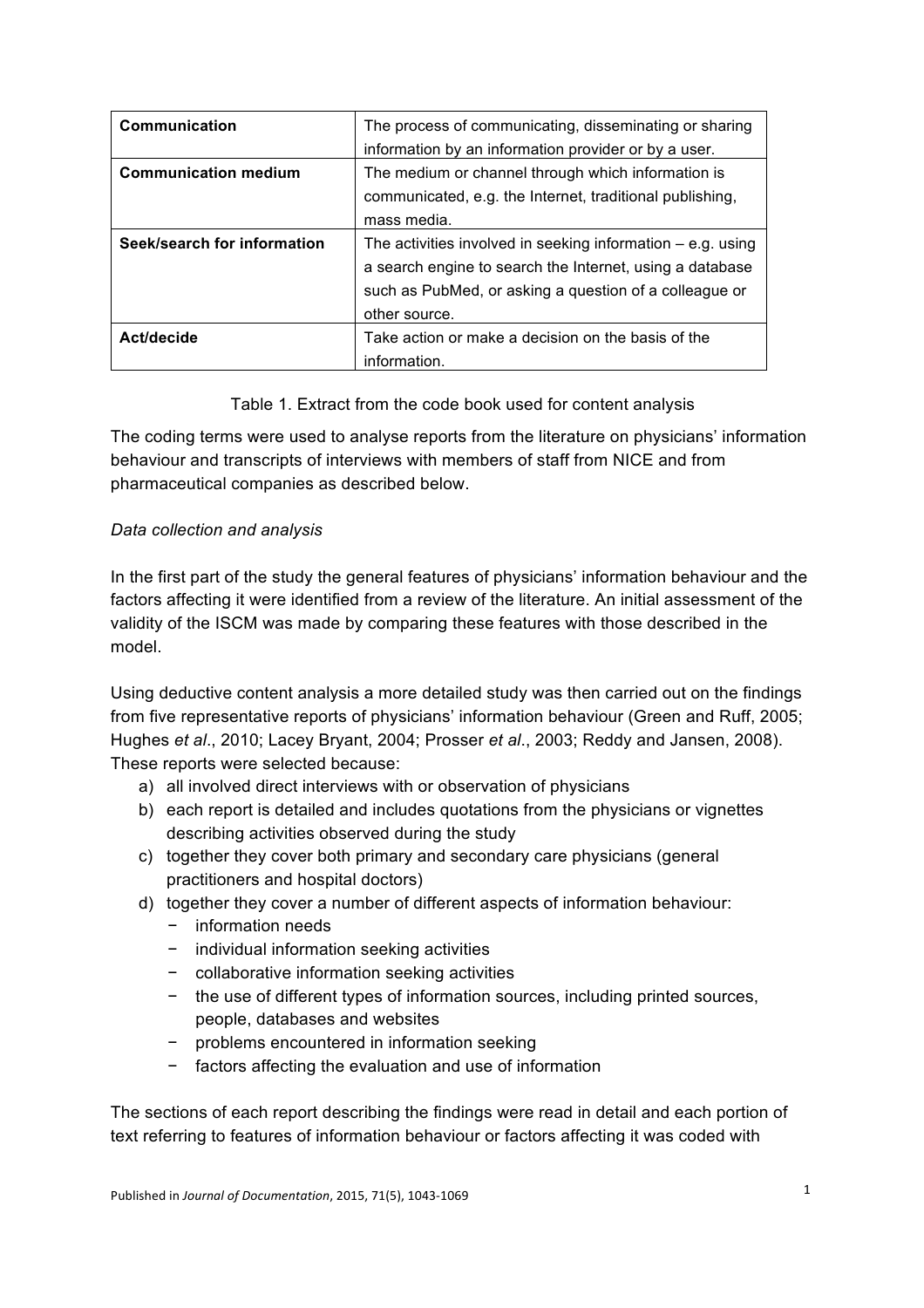relevant terms from the code book wherever possible. If any text did not seem to be adequately represented by the existing codes a new term was added. At the end of the analysis of each report, any new terms and the concepts they represented were reviewed to determine how far the model covered them and whether it needed to be modified.

To test the model's applicability to information providers, semi-structured interviews were carried out with staff working for NICE and with employees of a selection of pharmaceutical companies in the UK. To provide structure to the interviews and to ensure that each participant was asked about the same topics interview guides were used. The questions sought to explore elements of information behaviour suggested by the ISCM. They covered the interviewee's context including role and background, the information provided by the organization (pharmaceutical company or NICE) for physicians, its aims or goals in doing this, and the perception in the organization of physicians' information needs and of appropriate information sources. Interviewees were also asked about perceptions of credibility and utility of information and sources, as the ISCM identifies them as important factors affecting information behaviour. Participants were encouraged to talk freely, to elaborate on any topic and to raise additional topics of relevance. The interview transcripts were examined by deductive content analysis.

This was a qualitative study and the number of interviewees was not specified in advance. "To the common question about interview inquiries, 'How many interview subjects do I need?', the answer is simply: 'Interview as many subjects as necessary to find out what you need to know.'" (Kvale, 2007, page 43). The interview transcripts were analysed on a continuing basis and new interviewees were included until:

- enough information had been gathered to assess the model;
- a clear picture had been obtained of the perspectives from NICE and from the pharmaceutical companies; and
- no further insights were likely.

Seventeen pharmaceutical companies were selected, representing a mix of large, medium and small companies with headquarters in the UK, Europe, the USA or Japan. Details of the research project were sent by email to the UK offices of the companies inviting them to participate and to nominate an experienced member of staff from the medical department and another from the marketing department to be interviewed. The reason for inviting participation from the two departments was to obtain different perspectives. The medical department in a pharmaceutical company is normally responsible for providing factual medical information in response to enquiries from healthcare professionals (Robson and Riggins, 2001), while the marketing department is responsible for the company's advertising and promotional activities (Levy, 1994).

Thirteen members of staff from ten companies agreed to participate – one person from each of seven companies and two from each of the other three companies. Of the ten participating companies, two had headquarters in the UK, four in the USA, two in Germany, one in Switzerland and one in Japan. Nine of the interviewees were from medical or compliance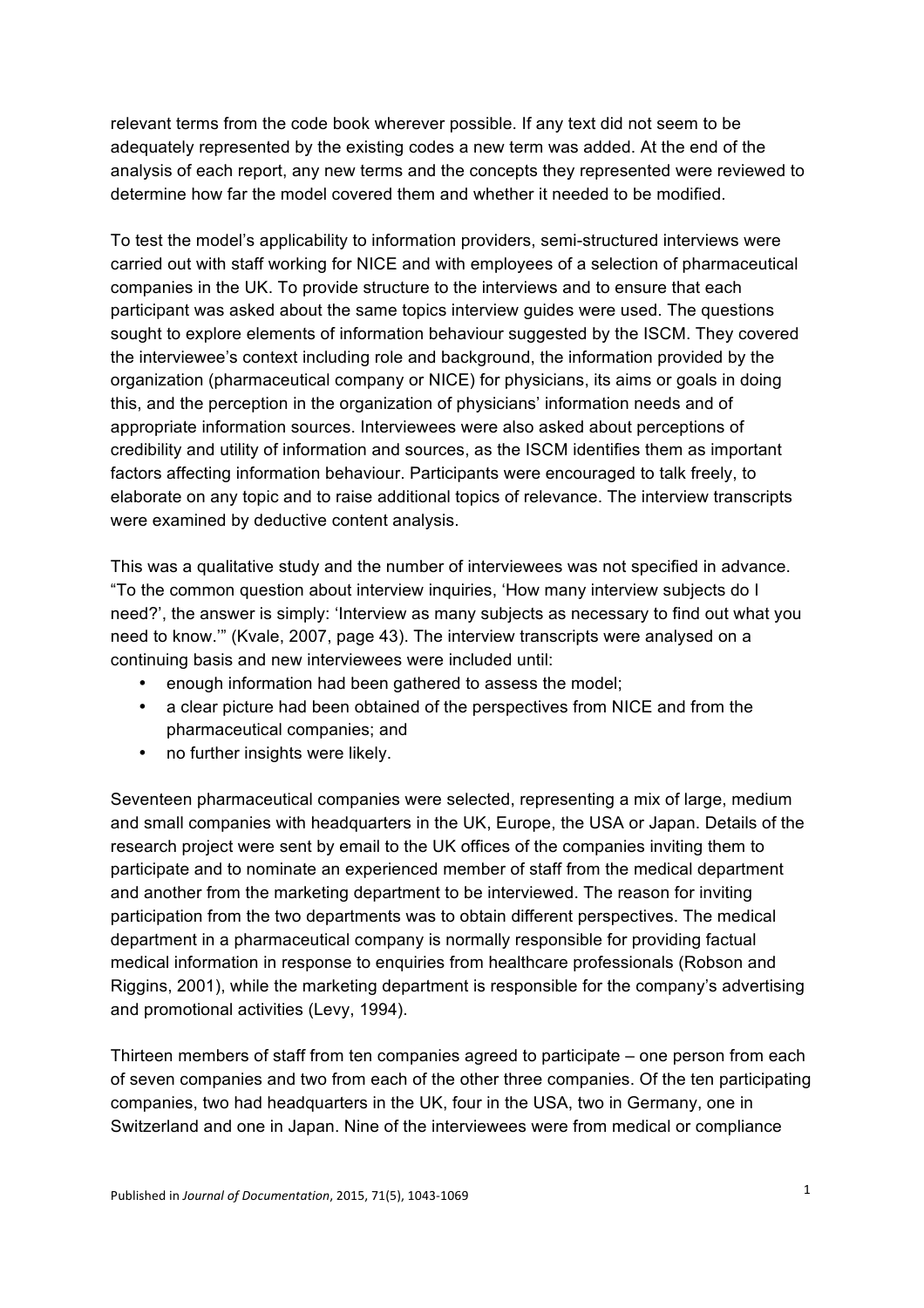departments (the compliance function having responsibility for ensuring a company's compliance with legal requirements and regulations and with the pharmaceutical industry's codes of practice) and four were from marketing/sales departments. The final interviews revealed no further insights beyond those gained from the earlier interviews, suggesting that the sample size was adequate to provide a representative selection of companies' views.

For the interviews with NICE 18 members of staff in a variety of roles were contacted, of whom five agreed to participate, a response rate of 28 per cent. It had been anticipated that only a relatively small number of interviewees would be needed from NICE because it is a single organization with a consistent goal in its communication with physicians to provide guidance and advice that are "based on the best available evidence and set out the best ways to prevent, diagnose and treat disease and ill health" (NICE Charter, 2013). This supposition proved to be correct as the fourth and fifth interviews revealed no insights into information behaviour that had not already been identified in the first three interviews.

#### **Findings**

#### *Information behaviour of physicians: literature review*

A fundamental proposition of the ISCM is that an information user exists and acts within a context which affects the user's needs, wants, goals, perceptions and information behaviour. The findings from the literature demonstrate that this is the case for physicians.

Working in the healthcare environment, a physician's main role is to treat patients. To decide on a diagnosis and appropriate treatment for a particular patient, a physician needs information, and this need may lead to information seeking behaviour (Gorman, 1999). Specific needs depend on the particular environmental context in which the physician works including job role, location and health service environment. For example, because of the involvement of hospital-based physicians in clinical research and in teaching junior doctors, they are more likely to need information related to research and to teaching than is the case for general practitioners (Davies, 2011). General practitioners, on the other hand, more often than hospital doctors, seek information that they can give to patients about their illnesses and treatments (Bennett et al., 2005; Davies, 2011). Specialists need more in-depth information about their specialty areas and so are more likely to research the literature than are generalists (Bennett et al., 2005; Masters, 2008). A physician's personal context also influences information behaviour, notably his or her experience and expertise. Thus junior doctors tend to need more guidance and background information about diseases and their management, whereas their more senior colleagues tend to ask more specific questions relating to diagnosis, prognosis and treatment (Davies, 2007). These examples, taken from a more detailed literature review (Robson, 2013), endorse the relevance of the ISCM to physicians and the model's focus on context as a key factor influencing their differing needs and behaviour as information users.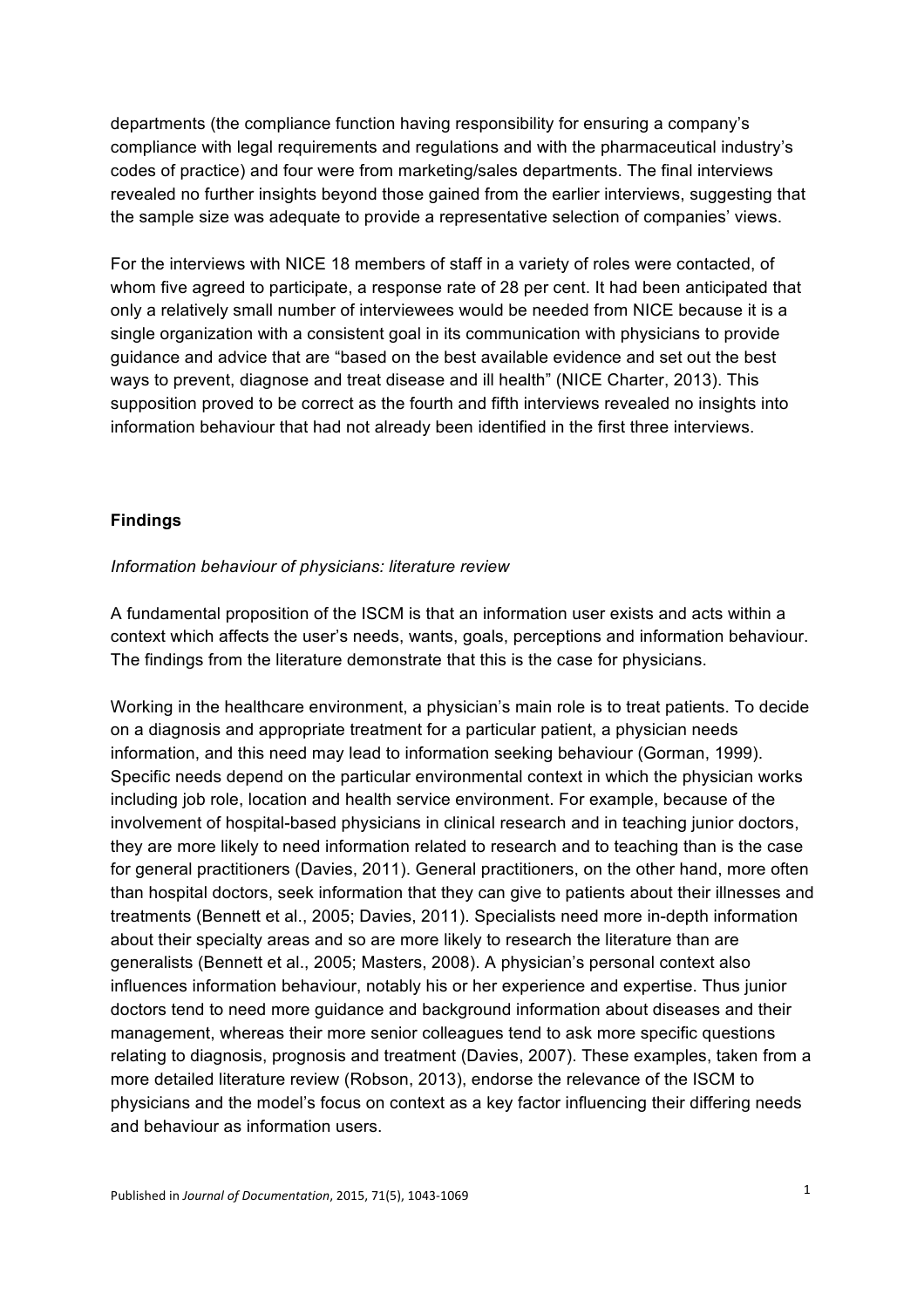Related to a user's context in the ISCM are motivating and inhibiting factors that affect his or her decision to seek information and the choice of information sources. The literature shows that this is true of physicians, who may pursue only about a third to a half of the questions that arise when caring for patients (Covell *et al.*, 1985; Ely *et al.*, 2005; Gorman and Helfand, 1995). Various inhibiting factors that discourage physicians from seeking information have been identified, such as workload and lack of time, doubt about the existence of relevant information, lack of urgency, uncertainty about where to look for information and lack of search skills (Davies, 2007; Ely *et al.,* 2005). Motivating factors that encourage physicians to seek information include the urgency of the patient's problem and a belief that an answer to a question exists (Gorman and Helfand, 1995).

The literature also confirms the ISCM in showing the importance of perceptions in information behaviour. Information seeking and use by physicians is influenced by selfperception, such as perception of their own knowledge and knowledge gaps and of their skills or lack thereof in using information resources (Fourie, 2009). The perception of credibility is shown in the ISCM as a factor affecting a user's choice of an information source and the assessment, use or non-use of information. The literature confirms the influence of this factor on physicians' information behaviour, including their perceptions of the quality, authority, trustworthiness and reliability of information and sources (Revere *et al*., 2007; Tracy *et al*., 2003). But as the model also indicates, the utility of the information or source is important too – notably its accessibility, ease of use and relevance. For example, in a study of physicians' information seeking using the Internet, Bennett *et al*. (2004) commented: "Critical to seeking clinical information is the credibility of the source, followed by relevance, unlimited access, speed, and ease of use." Utility is of great practical relevance and the literature shows that physicians may use information because it is easy to access rather than having a perceived high level of credibility (Curley *et al*. 1990).

The ISCM depicts information seeking as involving activities by the information user and feelings and thoughts that he or she may experience. Physicians' activities in seeking information include asking colleagues, checking printed sources such as textbooks, reference books and journals, and using electronic sources including websites and social media (Bennett *et al*., 2004; Berben *et al*., 2011; Davies, 2007; Ely *et al*., 2005; Mansfield *et al*., 2011). Some physicians experience stress when uncertain and spend more of their search efforts on analysing results, while others are less stressed by uncertainty and rely more on heuristics than detailed analysis (McKibbon *et al*., 2007). They may have feelings of confidence in their searching abilities and may not question what they find or whether they have found everything that is relevant. (Bennett *et al*., 2004; Cullen *et al*., 2011).

Information found by a user or communicated by a provider can influence the user's decisions and actions. The ISCM also shows that a user may take decisions or actions without seeking additional information or after dismissing or ignoring information from external sources. In these respects the model again reflects physicians' information behaviour: they may decide or act on the basis of information that they have sought (Gorman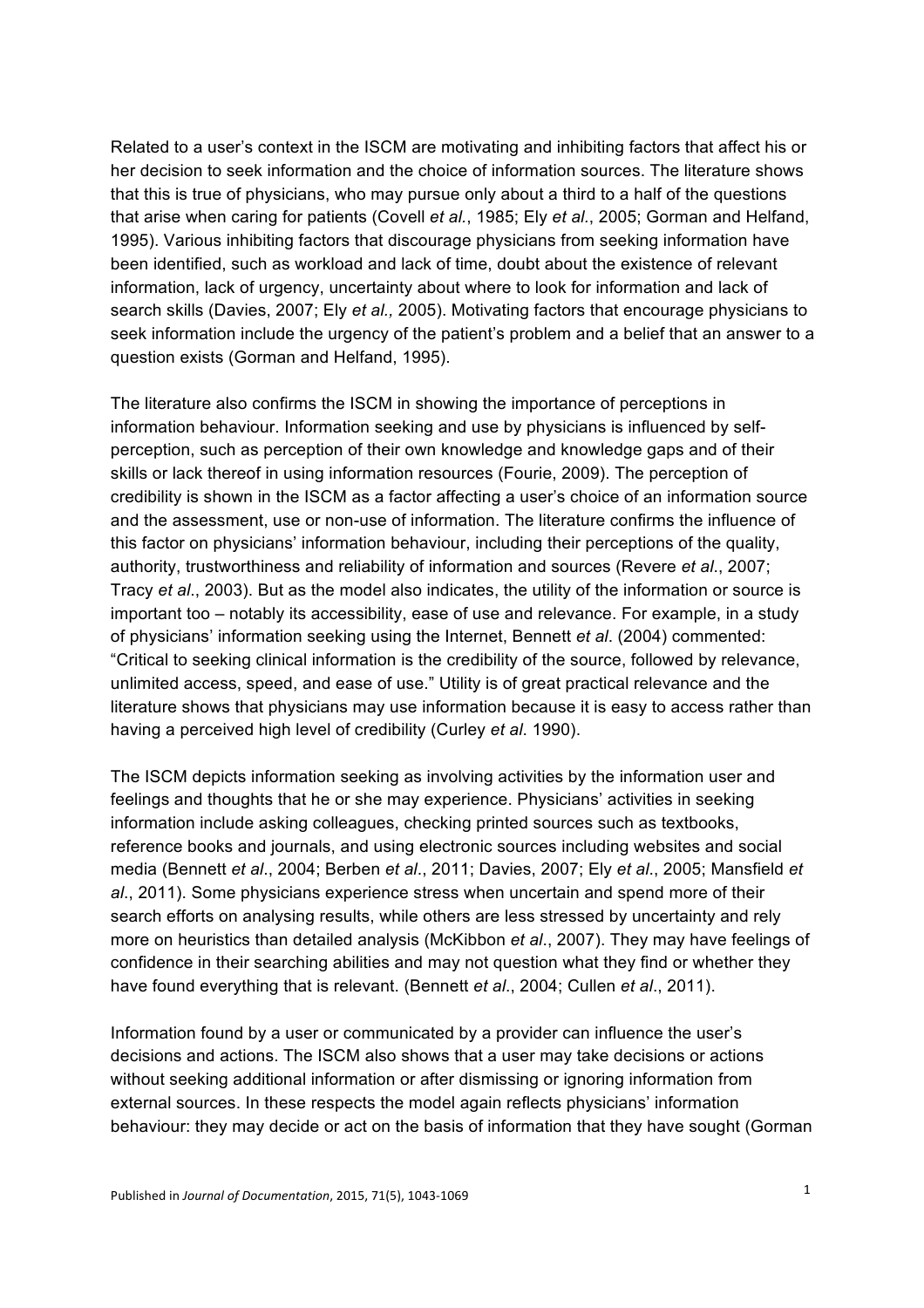and Helfand, 1995) or received (McGettigan *et al*., 2001), or simply on the basis of their existing knowledge and experience (Gorman, 1999).

Thus the literature on physicians' information behaviour provides evidence of the validity and applicability of much of the Information Seeking and Communication Model as it relates to those who seek and use information, and specifically:

- The user in context
- The user's needs, wants and goals
- The user's perceptions
- Motivating and inhibiting factors
- Information sources, information providers and information products
- Choosing information sources: credibility, utility and other factors
- Seeking information
- Communication, process and medium
- Assessing and processing information
- Actions and decisions

However, in this review of the literature the findings were analysed in relation to the concepts in the ISCM. What is needed in addition is an analysis that attempts to identify any features of information behaviour that are not adequately represented in the model. For this reason a more detailed analysis of the findings from individual studies of physicians' information behaviour was carried out, the results of which are presented below.

### *Information behaviour of physicians: deductive content analysis of five studies*

The following five studies of physicians' information behaviour were selected for the reasons listed earlier:

- Green and Ruff (2005) used focus group discussions to investigate the problems encountered by junior hospital doctors in the USA when seeking to answer their clinical questions.
- Hughes *et al*. (2010) studied the online searching activities of hospital- and clinic-based physicians in the UK and their judgements of information quality from diaries recording their clinical information searches and by interviewing them.
- Lacey Bryant (2004), using a case-study approach, interviewed general practitioners in the UK to investigate their individual information needs and information seeking behaviour.
- Prosser *et al*. (2003) interviewed general practitioners in the UK in order to explore the influences and information sources affecting their prescribing decisions.
- Reddy and Jansen (2008) studied collaborative information behaviour in hospital healthcare teams in the USA using observation and questioning. Many studies and models of information behaviour focus on an individual information user's perspective. It was therefore of interest to discover what additional insights could be obtained from this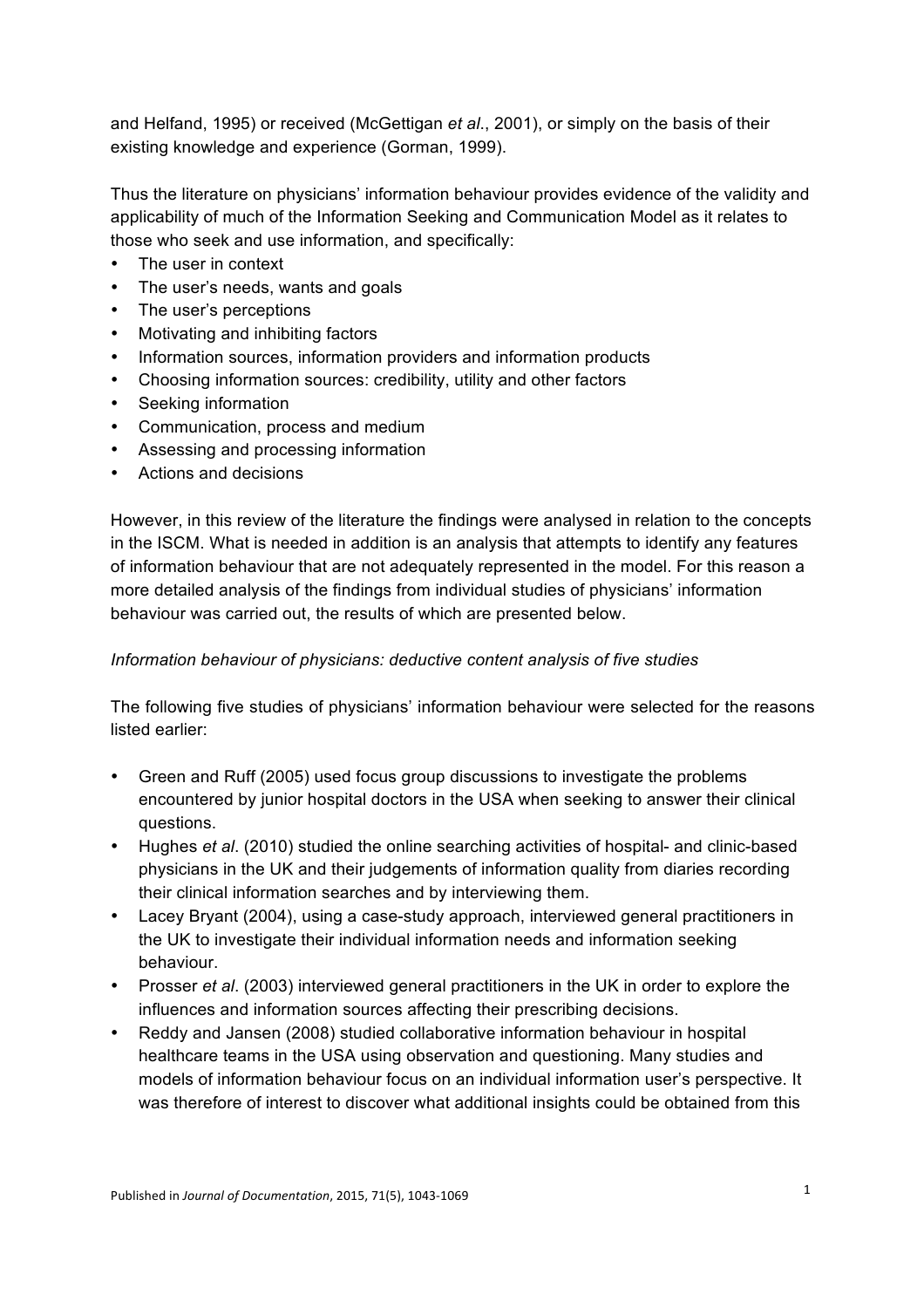study of collaboration in information behaviour and how well the ISCM represents such behaviour.

The content analyses of these studies indicate that the ISCM adequately represents key features of information users' behaviour and factors affecting it. To illustrate this, the analysis of the study by Reddy and Jansen (2008) is discussed here in some detail.

Reddy and Jansen (2008) studied collaborative information behaviour among healthcare professionals in two hospitals in the USA: the surgical intensive care unit (SICU) in a large urban teaching hospital and the emergency department (ED) in a small rural non-teaching hospital. Their findings were obtained using an ethnographic approach, with observation and questioning of staff about how they obtained information. Content analysis of the report showed that many of the coding terms derived from the ISCM applied to the information behaviour observed in this study, as may be seen from the following extracts.

### − **Extract 1**

*"Because the work was often rapid-paced in the SICU and ED, communication was essential to finding needed information. In both units, team members were physically colocated and, therefore, much of the interaction was face-to-face."* (Page 263)

Here the authors set the scene, describing the environmental context of the information users, noting that they have information needs and observing that communication with colleagues was an important way for users to find information. The extract includes several concepts from the ISCM:

- Information
- Information users ("team members")
- Information users' environmental context (a "rapid-paced" working environment where "team members were physically co-located")
- Motivating factor for particular information behaviour (the rapid pace, which made communication with colleagues "essential to finding needed information")
- Communication (two-way)
- Finding information
- Users' needs ("needed information")
- Communication medium ("much of the interaction was face-to-face")

### − **Extract 2**

*"John, a resident, is checking on some medication that the patient is receiving. He asks the nurse if she knows why the patient is receiving a medication that John is not familiar with. The nurse shrugs her shoulder and tells John to talk to Susan, the pharmacist. Susan who standing close by walks over and says, 'I know what that medication does but I am not sure why this patient is getting it'."* (Page 263)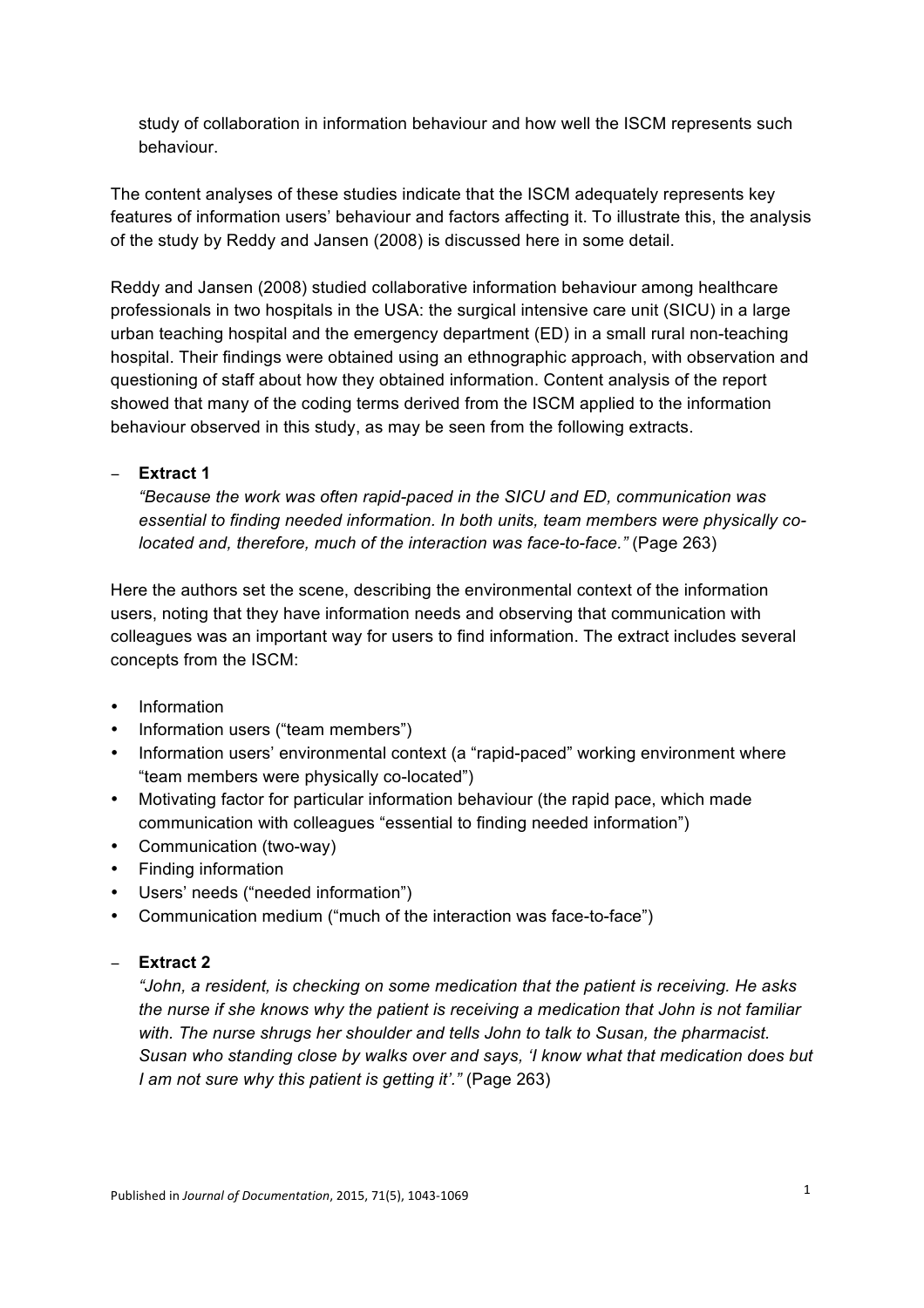This vignette illustrates the sort of interactive communication between healthcare professionals that the authors observed. A number of concepts from the ISCM are relevant here, including:

- Information seeking through communication ("He asks the nurse ...")
- Information user's personal context knowledge or lack of knowledge ("a medication that John is not familiar with", "I know what that medication does")
- Communication ("The nurse ... tells John to talk to Susan", "Susan ... says...")

# − **Extract 3**

*"Both John and Susan then start looking for more information about why the patient is getting this medication. Susan is providing John information about the medication and the possible side-effects. During this process, they are continuously exchanging information until they piece together the story. They realize that the patient is getting the medication by mistake. They then stop the medication."* (Page 263)

Key aspects of information behaviour in this extract are:

- Information seeking collaboratively ("John and Susan then start looking for more information")
- Information provider ("Susan is providing John information")
- Communication two-way ("they are continuously exchanging information")
- Processing information collaboratively ("they piece together the story")
- Action collaborative ("They then stop the medication")

The particular focus of Reddy and Jansen in this study was on collaborative information behaviour and this extract provides examples of such behaviour. When analysing the text a new coding term, "collaborative information behaviour", was initially used. Once coding was complete the sections of text coded with this term were reviewed to determine if they represented concepts that were not included in the ISCM. The specific collaborative information behaviours observed in the study were collaborative information seeking, collaborative information processing, and collaboration in decision making and taking action, all of which are illustrated in this extract. A related activity was information sharing, which other authors have also described (Bao and Bouthillier, 2007; Pilerot, 2012; Talja, 2002); the two-way communication in this extract is an example and it shows that a user of information (Susan) can become a provider of information to another user (John). To show this interaction between information users minor modifications to the model were made as described below (see Figure 3).

These extracts and other parts of the text demonstrate the applicability of the following concepts from the ISCM:

- Information
- Information user
- User's context
- User's needs, wants, goals
- User's motivating factors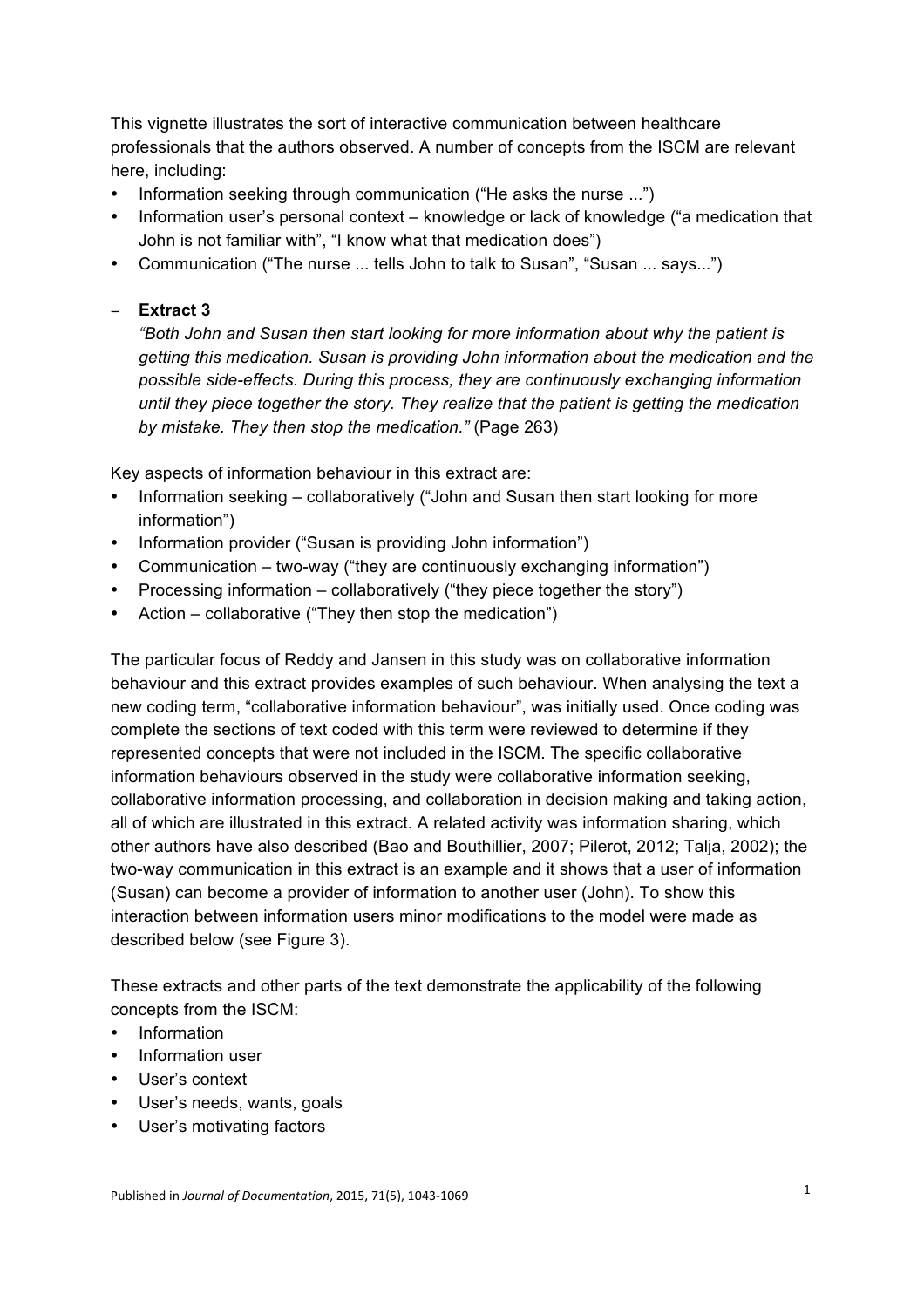- Choose information source
- Information seeking
- Information sources
- Information providers
- Information products
- Find information
- Assess/process information
- Actions/decisions
- Communication
- Communication medium

The analysis of the findings from this study provides support for many aspects of the ISCM's representation of information behaviour. Information users have information needs that derive from their working context. In this report John, the physician, is responsible for the care of a patient and needs to find out about the medication the patient is receiving and also to find a cause of the patient's spike in temperature. As suggested by the ISCM, information needs may derive not only from the environmental context but also from the user's personal context. In this case John's need for further information about the patient's medication is driven by his personal lack of knowledge about the particular medicine concerned. The ISCM also refers to the role of motivating factors in encouraging particular information behaviour. In the report the rapid-paced environment in the hospital, with a need to take actions and decisions quickly, encourages communication between colleagues in order to find and share information. Such sharing of information is shown as two-way communication in the ISCM (Figure 2), with information users acting as information providers. Once information has been obtained, the ISCM shows that the user may assess and process it before acting on it. In extract 3 the healthcare professionals process information, using it to "piece together the story" and then act on it – "They then stop the medication". The important influence of credibility and utility on information behaviour, as depicted in the ISCM, is implicit in the findings. If healthcare professionals rely on each other as information sources they must perceive each other to be credible. They also have high utility in that they work together and it is easy to ask each other questions.

Content analysis of the four other reports of physicians' information behaviour (Green and Ruff, 2005; Hughes *et al*., 2010; Lacey Bryant, 2004; Prosser *et al*., 2003) endorsed the validity of the ISCM. Many of the coding terms derived from the model were found to be applicable to these other reports, including terms not used in the analysis of the report by Reddy and Jansen, such as utility, credibility, user's perceptions, user's inhibiting factors, and feelings and thoughts during information seeking.

The following extract from the report by Prosser *et al*. (2003, page 64) illustrates the relevance of the concepts of utility and credibility:

*"Ninety-two of the GPs saw representatives, and most (70%) regarded representatives as an expedient means of acquiring and processing drug information and keeping up to date with new products. Although GPs questioned the objectivity of*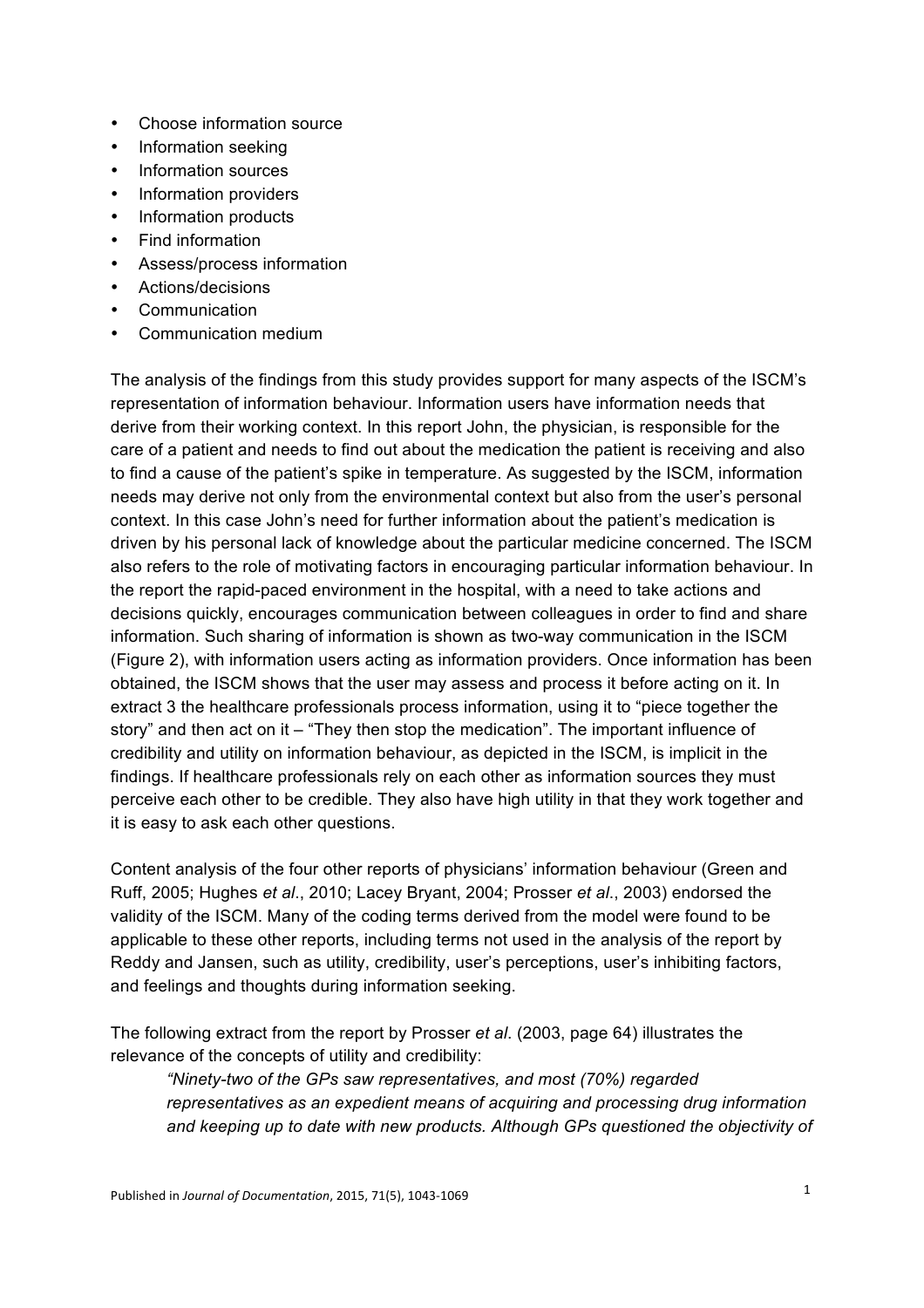*the industry, they generally considered its information to be factually accurate, if selective.... Despite GPs' concern regarding commercial information, a long-standing and trusted relationship with a company or representative led to accepting drug information, and reduced the perceived risk."*

The utility of company representatives as "expedient" sources of information influences general practitioners to use the information that they provide, which in turn influences the GPs' prescribing decisions. Although the GPs believe that such information may be selective, they perceive it to be sufficiently credible – "factually accurate" – to use it, apparently without further assessment.

The utility of an information source is also clear from this extract from the report by Lacey Bryant (2004, page 90):

*"... having to go away and visit a library remotely makes it less likely to happen, and it's very valuable to be able to pop upstairs to look at it and get back to the patient ... Using this one here [the library in the GP's practice] is fine. It's convenient, it's small. That's half the problem with the one at Stoke [Mandeville]. It's feeling a little bit lost there … I think 'Oh God, everyone's wondering who I am' … but having said that I mean it's a very user-friendly place."* 

In this case the utility of the library in the GP's own practice – its convenient location and small size – is a motivating factor for its use. The lower utility of the library in the postgraduate centre at Stoke Mandeville Hospital, partly because of its more distant location, is an inhibiting factor. This extract also gives an example of feelings and thoughts that may occur during information seeking: because of the library's large size, the GP feels "lost" when using it and thinks that other people there wonder who (s)he is.

An example of the role of a user's perceptions – of information sources and of their credibility – appears in this extract from the report by Prosser *et al*. (2003, page 66):

*"If the consultants who I perceive to be the better consultants are actively prescribing something then that would influence me. Occasionally, there may be a negative influence—someone who you don't feel is that on the ball or someone who you know is maybe influenced by pharmaceutical companies."* 

Here the GP is influenced by "consultants who I perceive to be the better consultants". However, the GP perceives that some other consultants have less credibility – perhaps if their knowledge or expertise is inadequate (not "on the ball") or if pharmaceutical companies have influenced them.

The importance of credibility as a factor in the use of information is also a prominent finding in the study by Hughes *et al*. (2010). The following extract for example illustrates the trust with which one of the physicians interviewed regards guidelines issued by NICE (Hughes *et al*., 2010, appendix):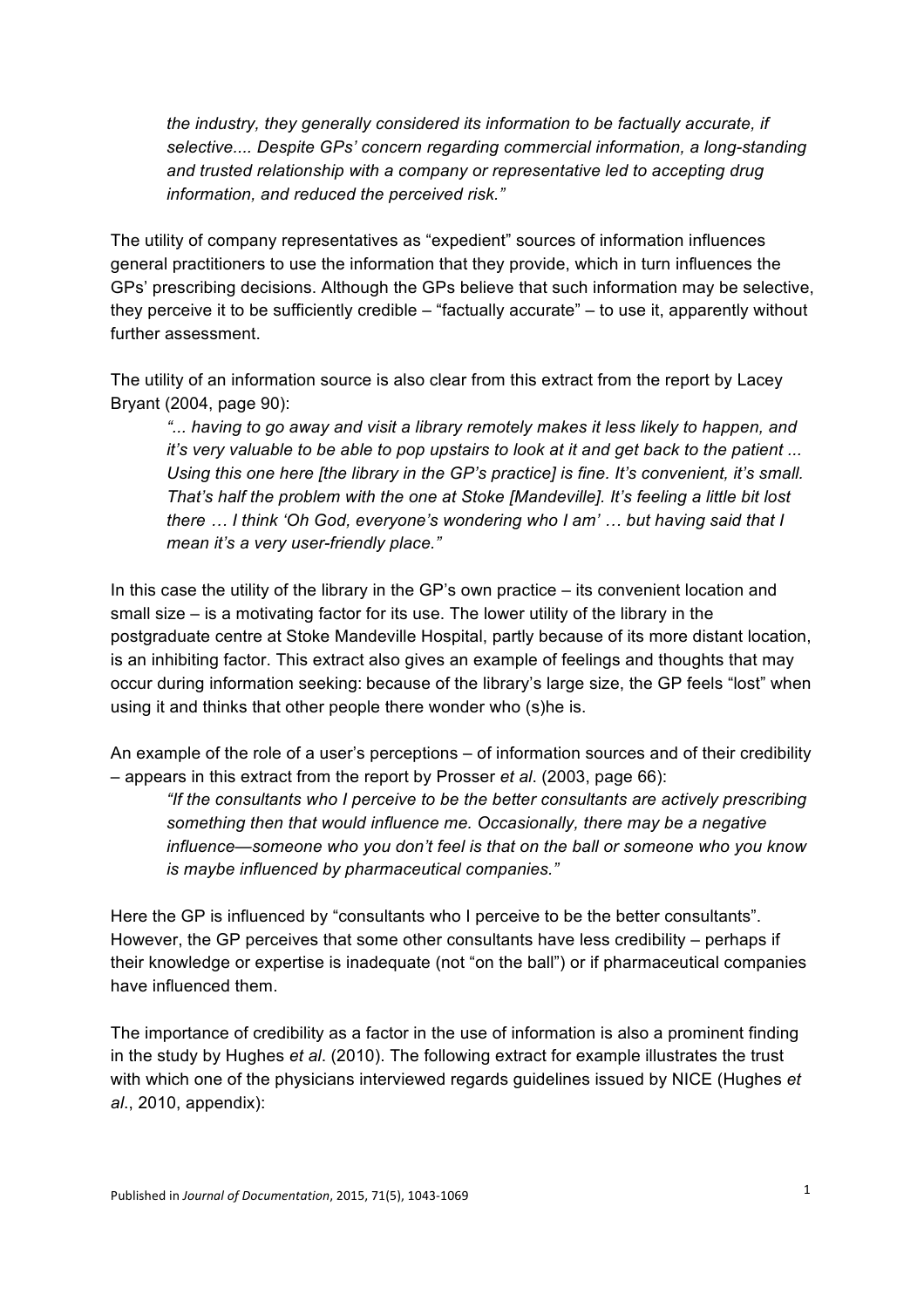*"Like NICE guidelines is something that has been rigorously worked out. You wouldn't check it is something that you would trust."*

The focus of the study by Green and Ruff (2005) was on barriers to information seeking, which, following the terminology of the ISCM, may be seen as inhibiting factors. An example, showing how lack of adequate information resources can inhibit information seeking, is given in the following extract (Green and Ruff, 2005, page 178):

*"It's often very useful to have one key clinical question and to answer it right on the spot because you need to act fairly soon … and you may not get back to that clinical question in a timely enough manner if you don't have the resources right there to be able to pursue that question."* 

The content analyses of these five reports demonstrate the relevance and applicability of the ISCM in modelling physicians' information seeking behaviour. To prove the model's validity it is not necessary that all the facets of information behaviour represented in the ISCM should be demonstrated in every study. It is, however, important that any new coding terms arising during content analysis of a study's findings should be examined to determine whether they represent concepts that are not adequately covered by the model. During the initial content analysis a new coding term, "collaborative information behaviour", was used for the study by Reddy and Jansen (2008). To make it clearer that information behaviour may involve collaboration between users and to depict information sharing more explicitly, the model can be amended to show more than one "information user" box as in Figure 3, with a two-way arrow (arrow  $\circledcirc$ ) to show information sharing between users. This revision also has the merit of showing the parallels between users and providers: just as there may be several providers, who may communicate with each other (arrow  $\circled{S}$ ), there may be several users, who may communicate with each other (arrow  $\circledcirc$ ).

The model shows the outcome of successful information seeking as actions or decisions. The "Actions Decisions" box is intended to represent examples of outcomes of information seeking. Another outcome may be filling gaps in knowledge: "Doctors had two dominant types of information need or search task: to solve an immediate defined problem (e.g., 'the best beta blocker to use for someone with heart failure') or to get background information on a subject" (Hughes *et al*., 2010). To reflect this, the wording in the box can be changed to "Outcomes: actions, decisions, knowledge".

Finally, for consistency, it is appropriate to use similar wording in the two boxes referring to the handling of information. The model describes the handling of information received in communications as "Assess, use or ignore communication", whereas that for information found through seeking is "Assess and process information". The meaning of the latter can be clarified by changing the wording to "Assess, use or dismiss information".

The revised model incorporating all these changes is shown in Figure 3: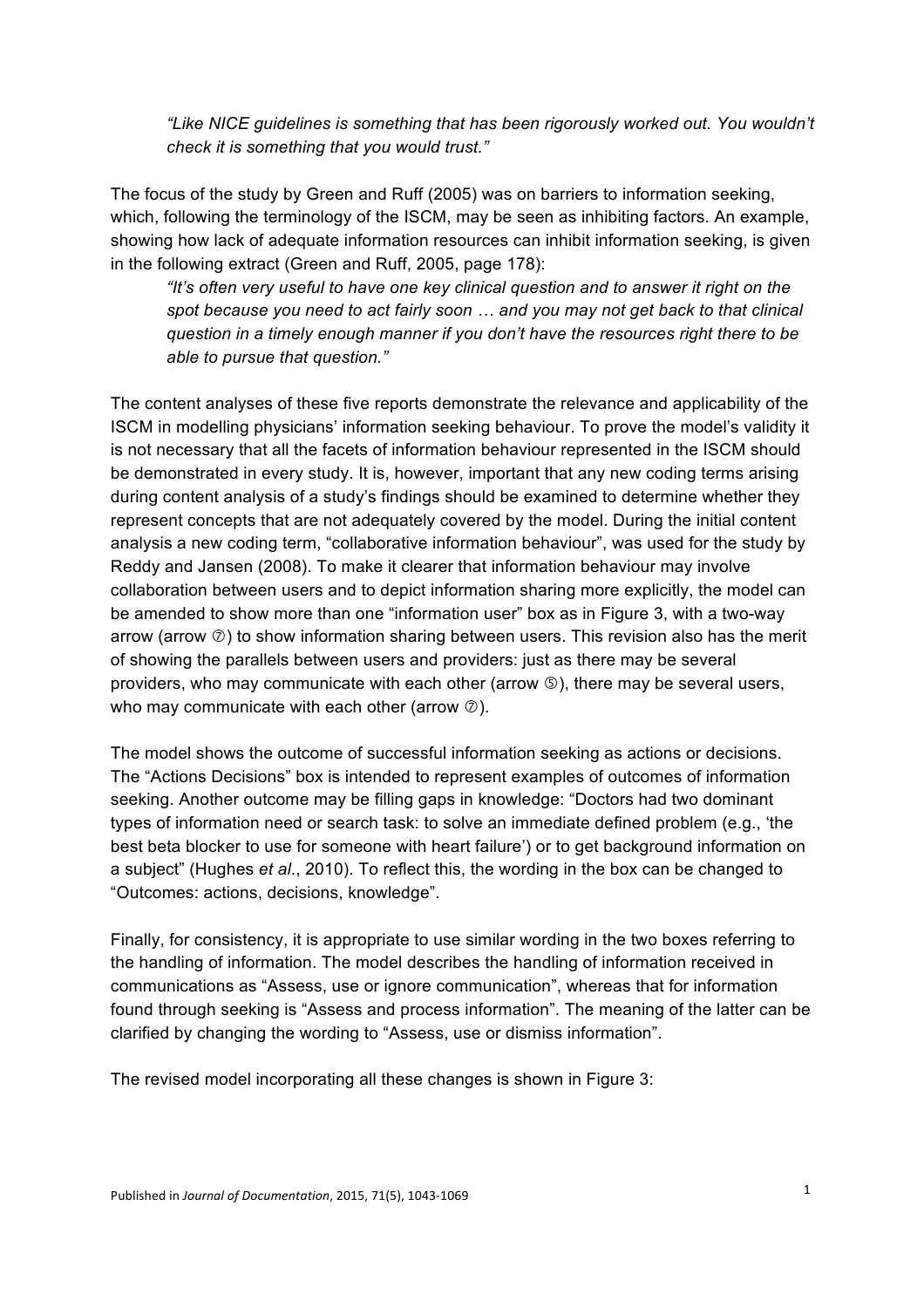

Figure 3. Revised information-seeking and communication model

The focus of these studies was on physicians as information seekers and users and so the findings have little to say about the model's representation of information providers – except in so far as an information user may also be a provider. Evidence about the model's relevance to information providers, their activities and the factors affecting them was obtained from the interviews with staff from NICE and pharmaceutical companies, the findings from which are summarized in the following section.

#### *Information providers*

As is the case for an information user, the ISCM suggests that contextual factors have a fundamental influence on a provider's information behaviour. Such factors include the environment and culture in which the provider operates. Related to the context are the provider's needs, wants, goals, perceptions and motivating and inhibiting factors. The model also indicates that the success of information providers in their communication activities and in achieving their goals depends significantly on the credibility and utility of the information they provide. Content analysis of the transcripts of the interviews with staff from NICE and from pharmaceutical companies confirmed the relevance of all of these factors and supported the validity of the ISCM as it relates to information providers. Key findings are summarized here.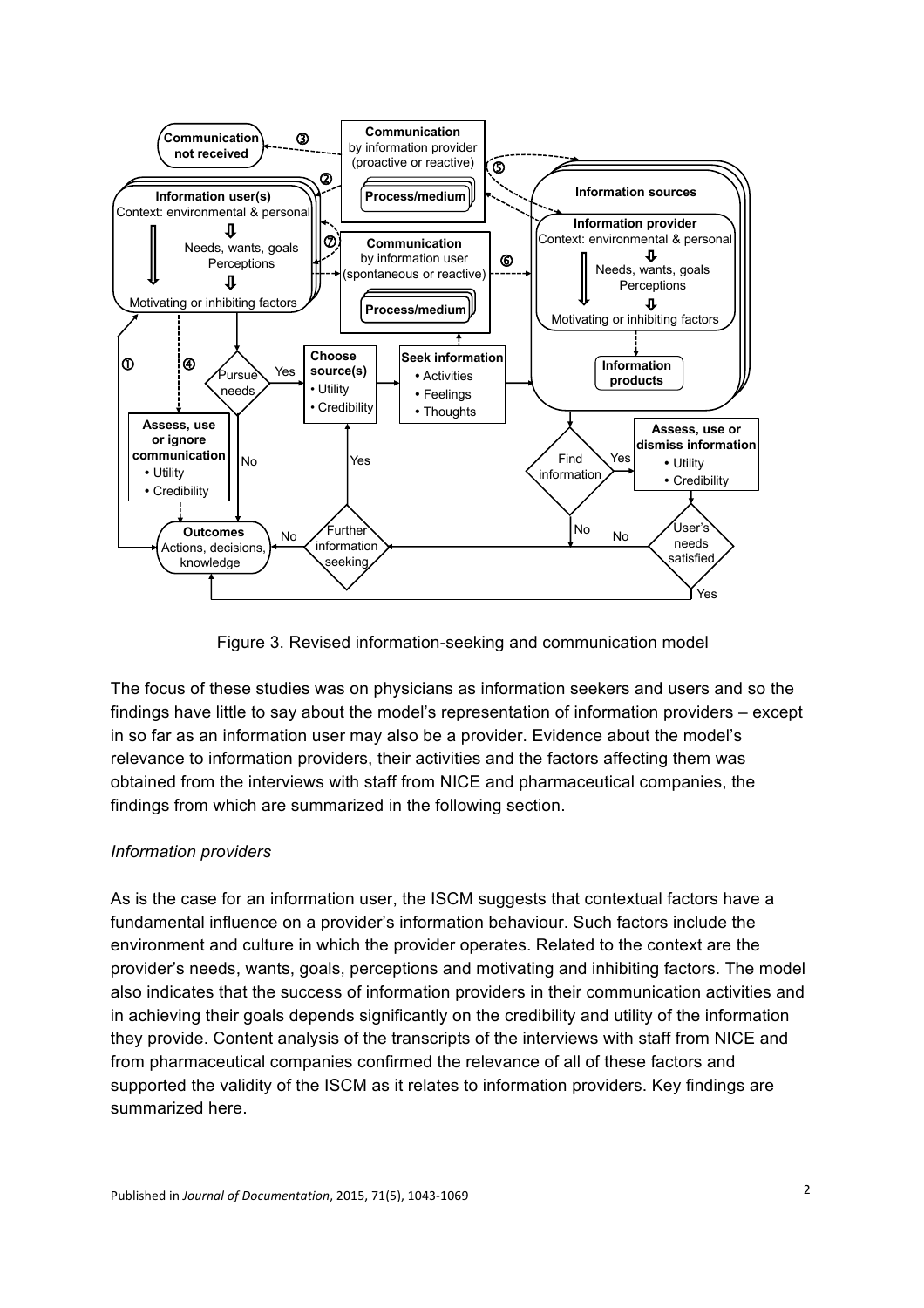As described earlier, NICE is a body established by the UK government to provide guidance on appropriate and cost-effective treatments and care in the National Health Service. The Charter for NICE describes its role: "The National Institute for Health and Care Excellence (NICE) is the independent organisation responsible for developing national guidance, standards and information on providing high-quality health and social care" (NICE Charter 2013). Thus to a significant extent NICE acts as an arbiter of what are the best treatments to be used in the National Health Service, where "best" takes into account assessments by NICE not just of a treatment's efficacy but, equally importantly, its cost: "All NICE recommendations are based on the best available evidence of what works, in terms of both clinical and cost effectiveness" (NICE Charter 2013).

The interviews with members of staff from NICE revealed the influence of this context on their perceptions, goals and communications. They referred to their perception of NICE as an independent source of "the best" evidence about clinical treatments. Their views in this regard are fairly summarized by the following quotation from Chidgey and colleagues at NICE: "NICE is the independent organization responsible for providing national guidance on the promotion of good health and the prevention and treatment of ill health ... Ensuring care provided is based on the best evidence available" (Chidgey *et al*., 2007). When asked about the goals of NICE, staff members referred in particular to the issuing of clinical guidelines and other information in order to advise healthcare professionals about what NICE considers to be the best treatments for particular conditions. A main objective of NICE in issuing guidelines and other communications is thus to influence healthcare professionals to manage patients in accordance with its judgement on what is appropriate and cost-effective treatment. Communications and information products such as clinical guidelines are produced to achieve this objective and a senior member of NICE describes such guidelines as "key to stimulating a change in practice" (Leng, 2014).

Interviewees also recognized, however, that the perspective of NICE may not be the same as that of an individual healthcare professional dealing with a particular patient, and that NICE may be seen by some doctors as operating in an "ivory tower" (Nowottny, 2014). When producing its information and guidance on a particular subject NICE involves experts in that subject area. The personal knowledge and experience of these specialists influence the guidance that they produce, but this may not take into account the working context of a general practitioner who may not have ready access to specialist equipment or services that are needed. Thus guidelines on clinical treatment may not always be easy to implement in general practice – because of time constraints, for example, or lack of resources (Straus and McAlister FA, 2000; Tracy *et al*., 2003). Gillian Leng at NICE has commented that "guidelines are not 'rules' – but it is important that a guideline is always considered, even if the recommendations are not then deemed appropriate in a particular individual" (Leng 2014).

These findings can be described in the terminology of the ISCM. The *information provider*, NICE, operates in its particular *provider's context* to produce information/guidance that is not always perceived by potential *information users* (general practitioners) as being practicable in their *information users' context* – in the ISCM's terms, the *utility* of the information is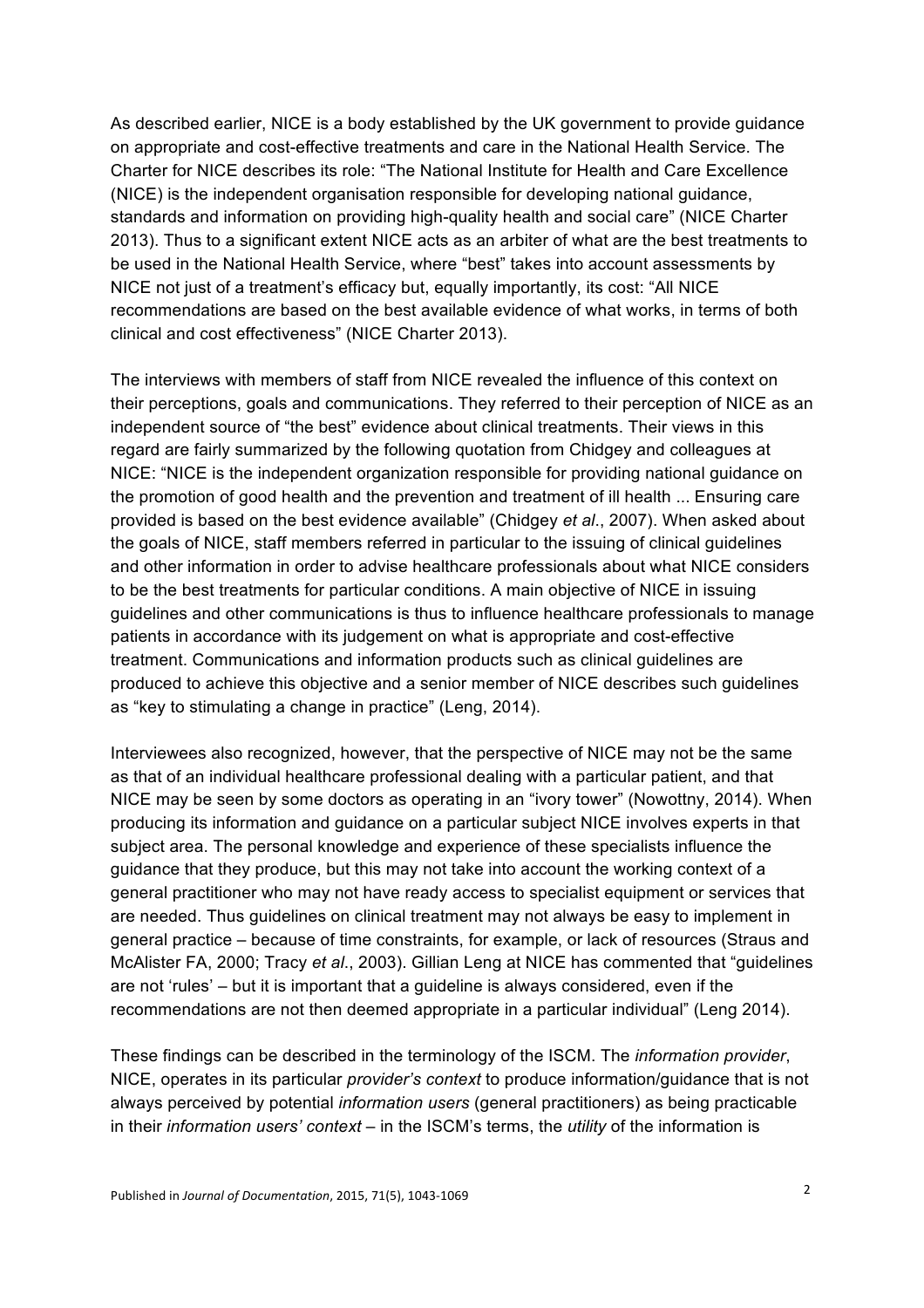relatively low. Lack of appropriate resources and time constraints in a doctor's working environment may be *inhibiting factors* preventing the implementation of guidance information. Consideration of the ISCM in this way can suggest possible solutions to the problems identified. Overcoming the inhibiting factors that impede the uptake of clinical guidelines might involve the provision of further resources for general practitioners but this would involve costs to the NHS and would not necessarily alleviate the time pressures under which GPs work. An alternative would be to improve the utility or relevance of guidelines to general practitioners. One way of doing this would be to increase the involvement of GPs in guideline development, and this has been suggested (Nowottny, 2014).

The ISCM highlights the importance of both the perceived credibility and the utility of information sources in the use of information. It was therefore interesting to find that all the interviewees at NICE expressed the view that information from the organization has a high level of credibility. Reasons given for this included the robust processes used to compile and evaluate relevant evidence, the involvement of experts and the independent standpoint of NICE. Leng has emphasized the importance of such perceived credibility, noting that dissemination of guidelines "could have almost no impact if the guidance is not seen to come from a credible, respected source" (Leng, 2014). However, interviewees also commented on the need to make guidelines easy to use or, in the ISCM's terminology, to increase their utility. To quote Leng again, "Guidelines are often long documents" and as a result they "can be challenging both in terms of identifying the most important areas for change and for tracking progress towards improvement" (Leng, 2014). In an effort to improve their utility, "NICE now uses guidance recommendations to generate a prioritised set of 'quality statements', which are concise, measurable statements designed to drive quality improvements across a pathway of care" (Leng, 2014).

In contrast to NICE, the operating context of the pharmaceutical industry is primarily commercial. Companies are in business to make a profit – without profits they will not survive – and a prime motivating factor for companies to issue information is their goal of promoting sales of their products.

In the interviews pharmaceutical industry staff talked about the communication activities of their companies. These may be proactive communications through advertising, the activities of sales representatives, company-sponsored information presented at medical congresses, training courses and the like. Such communications are often intended to "push" information about a company's products in line with its commercial goal to increase sales. Staff in marketing roles referred to promotional material and communications ("promotional messaging") designed to highlight the "benefits" of their companies' products and "drive uptake". In the words of a sales representative: "My role is to promote my company's medicines to health care professionals ... I have sales target that I have to meet" (http://careers.abpi.org.uk/case-studies/Pages/sales-representative.aspx). A major part of a company's communication activities is devoted to such promotion of its products and many staff members may be involved: "Medical reps visit doctors on a regular basis to tell them about their company's new products, and to answer any questions they have. Sales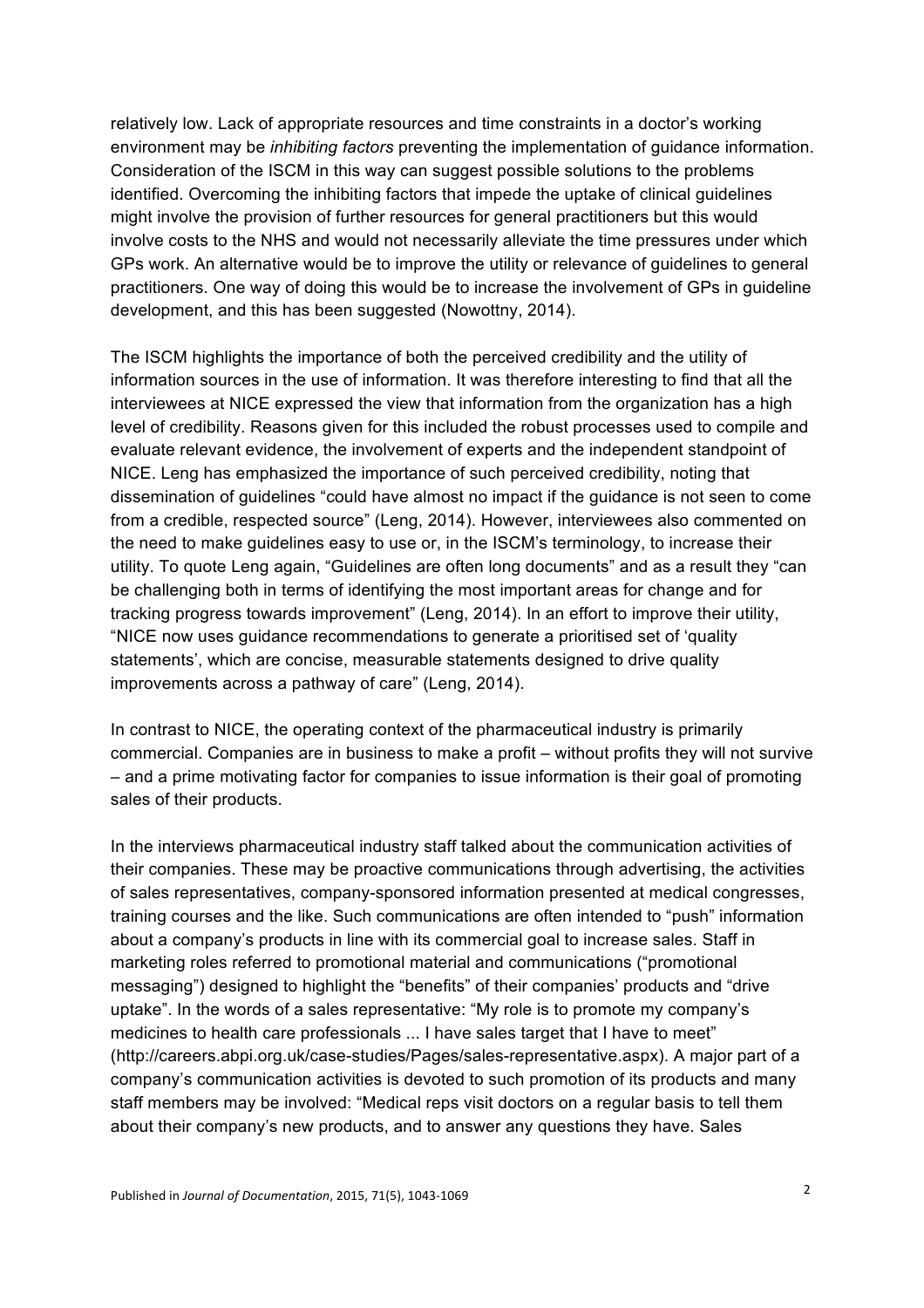managers, health economics experts, healthcare communication professionals and product managers all work together with the aim to promote new medicines for the benefit of patients" (http://careers.abpi.org.uk/working-in-the-industry/commercial/Pages/default.aspx).

Thus the commercial environment and goals of a company influence much of the information that it provides for physicians and other healthcare professionals. However, there are other important contextual factors apart from commercial goals that affect companies' information behaviour. The environmental context in which the pharmaceutical industry operates is heavily regulated. Companies' communications and activities must comply with legislation including in the UK the Human Medicines Regulations 2012, which regulate the advertising and promotion of medicines (http://www.legislation.gov.uk/uksi/2012/1916/contents/made). The industry's self-regulatory code in the UK (ABPI Code of Practice for the Pharmaceutical Industry, 2014) sets out requirements and standards for advertising, promotional activities and the provision of information to accord with the various legal requirements. The ABPI Code summarizes the essential requirements as follows: "companies must ensure that their materials are appropriate, factual, fair and capable of substantiation and that all other activities are appropriate and reasonable" (ABPI Code of Practice for the Pharmaceutical Industry, 2014, p.4). In the interviews companies' staff described how they review advertising and promotional material with the aim of ensuring that it complies with these requirements – that it is "accurate", "not ambiguous" and "can be substantiated by data". Thus a company's context or culture is not purely commercial: interviewees referred to their aim of maintaining high ethical standards as stipulated by the ABPI Code. They perceived their companies as having "ethical obligations" and a "responsibility" to patients to ensure that medicines are used "for the benefit of patients" and in the "safest manner".

Companies also produce information that is not intended to be promotional, such as: patient information leaflets included in medicine packs; the Summary of Product Characteristics (http://www.medicines.org.uk/emc/), which provides essential information about a medicine for healthcare professionals; and factual information supplied in response to enquiries from healthcare professionals, patients or others. Interviewees referred to the role of their companies' medical information departments (Robson and Riggins, 2001) in providing such information. It is a legal requirement that pharmaceutical companies should have a function responsible for co-ordinating factual information about their products. Within the European Union this requirement is specified in Directive 2001/83/EC, Article 98 of which states: "The marketing authorization holder shall establish … a scientific service in charge of information about the medicinal products which [the company] places on the market". Interviewees distinguished between the promotional and non-promotional information that a company produces, noting that the former focuses on the "benefits" of the company's product whereas the latter is more balanced.

In ISCM terms the legal requirements and those of the industry's code of practice as well as ethical considerations can be seen as inhibiting factors which influence companies' communication activities and moderate a purely commercial approach to information provision.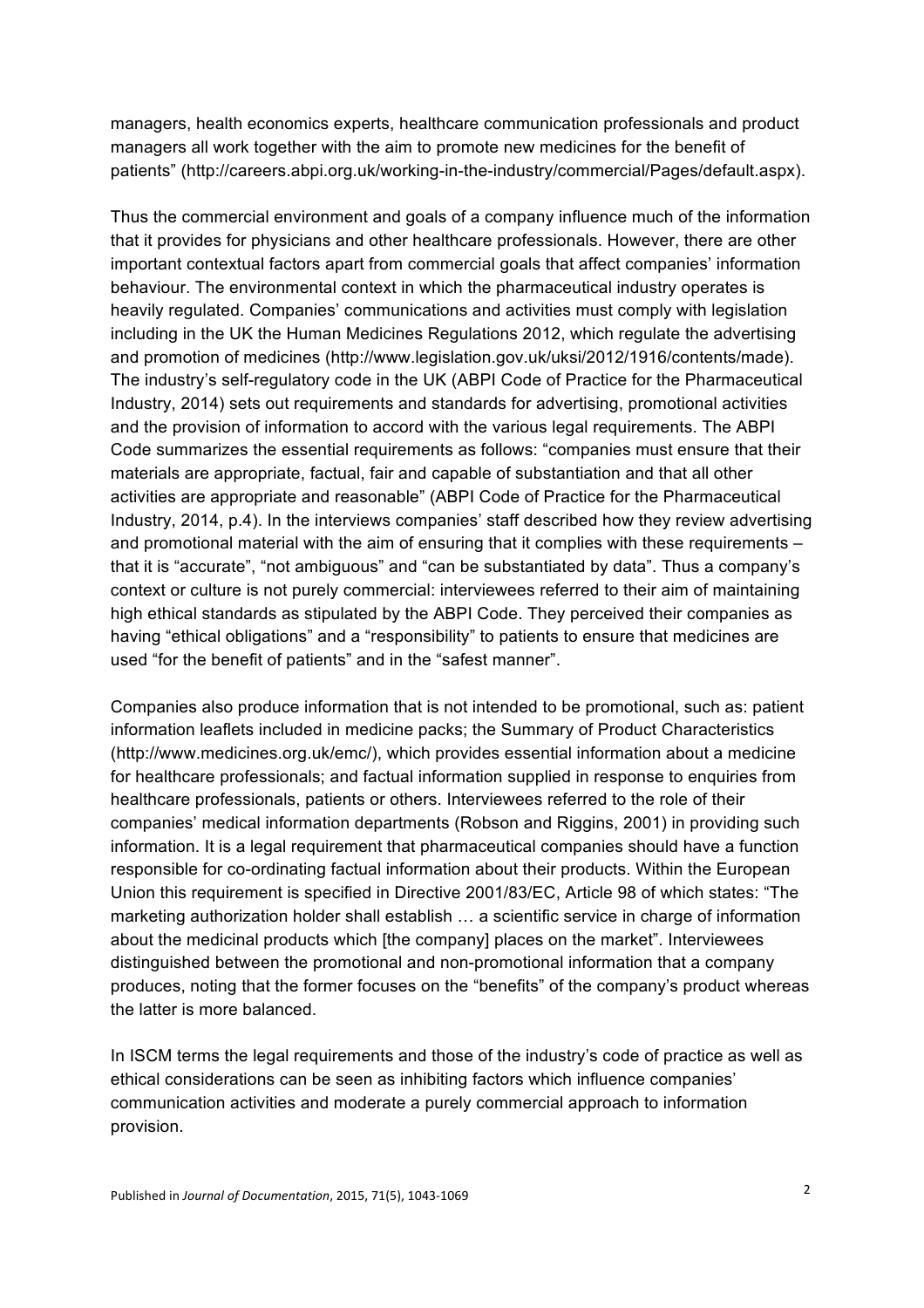Interviewees spoke about the influence of perceptions on their companies' information behaviour and on that of healthcare professionals who use that information. With regard to the former, interviewees talked about their companies' market research activities, which they carry out "in order to understand unmet needs, understand what information is most relevant". In other words, companies put considerable effort into gaining an accurate perception of healthcare professionals' information needs with the aim of producing communications and advertising that have relevance to those needs and thus have high utility. Some interviewees talked about "two-way dialogue" between companies and doctors, particularly through field-based staff such as sales representatives and medical science liaison staff, again with the aim of improving companies' perceptions of their needs. These perceptions of physicians' needs have a major influence on the information that companies provide and how they communicate it.

The perceptions that healthcare professionals have of the pharmaceutical industry were also raised. As one interviewee put it, companies are perceived to be "only trying to make money". Because of the industry's commercial goals, there is a perception among health care professionals that information from the industry has less credibility than that from sources such as NICE. Information from NICE is viewed as being more trustworthy because it is perceived to be "independent".

Analysis of the interviews with staff from NICE and those from pharmaceutical companies confirm the influence of context, goals, motivating and inhibiting factors on these information providers' behaviour as suggested by the ISCM. Both the internal context (including the "independent" standing of NICE and the commercial nature of companies) and the external context (including legal requirements) are relevant. The findings confirm the influence of perceptions on information behaviour, including providers' perceptions of themselves, their perceptions of the needs of the information users to whom they communicate and the users' perceptions of the credibility of the providers and the information they produce. The findings also highlight the importance of the utility of information from the perspective of the users.

### **Discussion**

The Information Seeking and Communication Model was developed to be more comprehensive than most previous models of information behaviour by explicitly taking into account both information users and information providers and with the aim of having wide applicability. The findings from the research described in this paper provide support for the validity of ISCM as a model of the behaviour of both users and providers of information in the field of healthcare.

According to the ISCM the information user's context, including the working environment (role, tasks, resources available, time pressures, culture and other factors) and personal environment (knowledge, training, experience, psychological and other factors), plays a central role in the user's information behaviour. It not only stimulates the user's information needs, it also colours the user's perceptions of himself or herself, of others and of information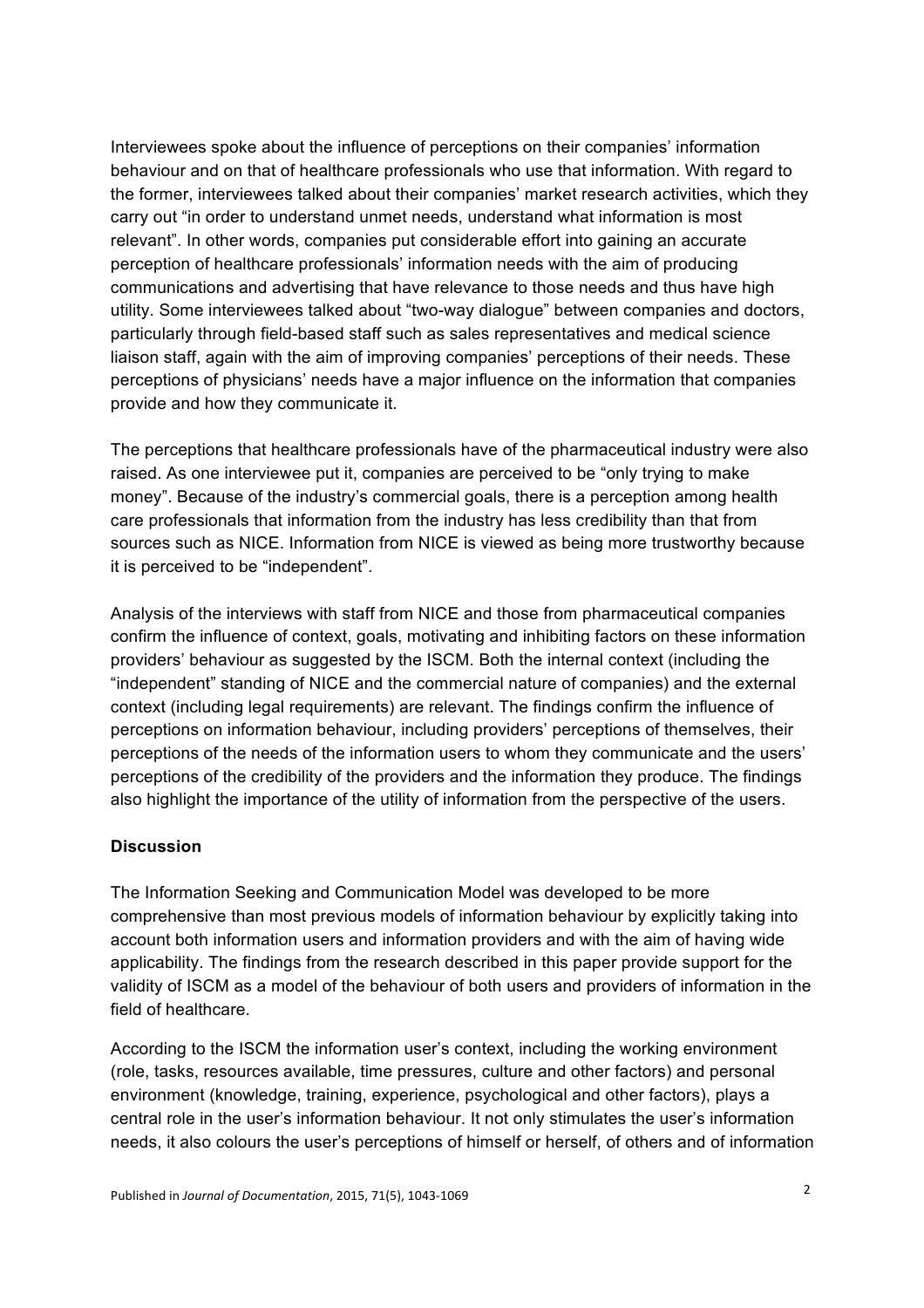and sources. Context also influences motivating and inhibiting factors that encourage or discourage the user when deciding whether or not to seek information. In the model the utility and perceived credibility of information and sources are particularly important factors affecting the user's choice of sources and use of information.

The literature review of information seeking and use by physicians and the content analysis of five detailed studies of hospital physicians and general practitioners demonstrate the relevance of all of these factors. A physician's information need is related to his or her particular context including experience, working environment and role – for example as a junior doctor, general practitioner, specialist, or as a member of a hospital team (Bennett *et al*., 2005; Davies, 2011; Masters, 2008; Reddy and Jansen (2008). Physicians' perceptions of their own knowledge and their confidence in their use of information resources affect their information seeking behaviour (Bennett *et al*., 2004; Cullen *et al*., 2011; Fourie, 2009). Motivating factors that encourage physicians to seek information include the urgency of a patient's problem and a belief that an answer to a question exists (Gorman and Helfand, 1995; Reddy and Jansen, 2008). In contrast, workload, lack of search skills and doubt about the existence of relevant information are inhibiting factors that may discourage information seeking (Davies, 2007; Ely *et al.,* 2005). The importance of credibility in the choice of information sources used by physicians is confirmed in the literature (Hughes *et al*., 2010; Revere *et al*., 2007) and utility has also be shown to be a crucial factor – physicians may use information because it is easy to access rather than having a perceived high level of credibility (Curley *et al*. 1990; Prosser *et al*. 2003).

Mirroring its representation of information users, the ISCM also highlights the fundamental influence of contextual and related factors on the behaviour of information providers. Content analysis of the transcripts of the interviews with staff from NICE and from pharmaceutical companies confirms the importance of these factors and endorses the relevance of the model to these different information providers.

NICE is a public body established by statute to provide guidance and information to NHS healthcare professionals and others about appropriate treatment and care of patients and about social care. Within this context NICE is perceived by its staff and by healthcare professionals as being an "independent organization" and a source of "the best evidence available" about healthcare (Chidgey *et al*., 2007). A key goal is to influence healthcare professionals to manage patients in appropriate and cost-effective ways. To achieve this goal and to drive changes in clinical practice it produces communications such as clinical guidelines (Leng, 2014). The guidelines and other information that NICE issues are perceived to have high credibility but their utility has been criticized for sometimes being too long (Leng, 2014) or for not being practicable, some healthcare professionals regarding NICE as operating in an "ivory tower" (Nowottny, 2014).

The commercial context of the pharmaceutical industry with its goal of selling its products leads it to produce promotional communications that are very different from those of NICE and which highlight the "benefits" of the company's products in order to "drive uptake".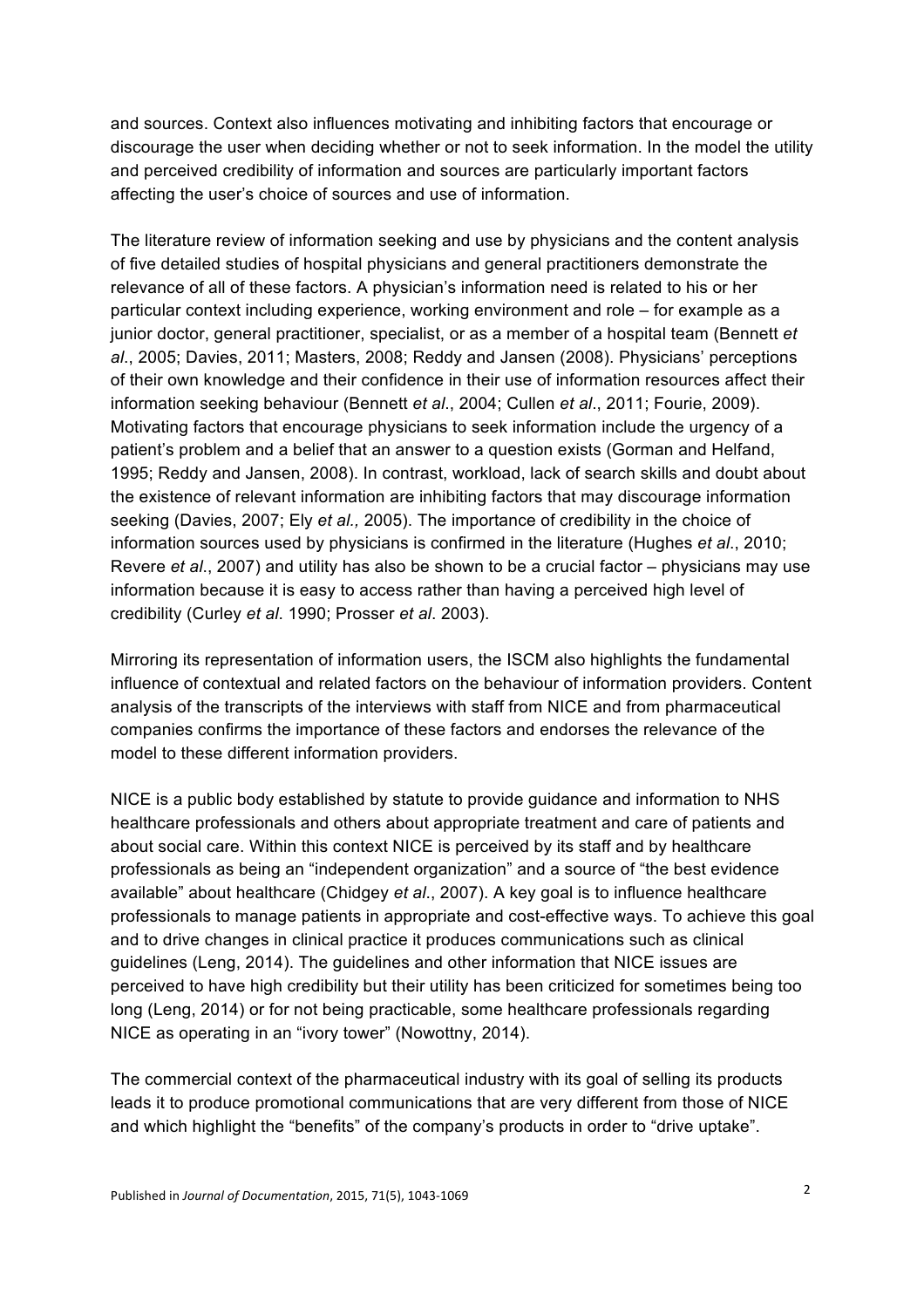However, the industry's communications and information are also affected by other factors in the environment in which it operates, notably legislation such as the Human Medicines Regulations 2012 and the industry's code of practice. These specify standards that companies must meet in their information and promotional materials and activities. The legal and code of practice requirements act as inhibiting factors moderating the claims that companies make about their products. Nevertheless, because of companies' commercial goals, information that they produce is perceived to have lower credibility than that from sources such as NICE. On the other hand, companies make efforts to ensure that their information has high utility by finding out what is useful and relevant through market research.

The model depicts a two-way flow of information, as shown in Figure 2 and by the exchange of information between providers represented by arrow  $\circledcirc$  in Figure 3 or between users represented by arrow  $\oslash$ . This shows the user and provider roles as interchangeable with a user acting as a provider and vice versa. This aspect of information behaviour was demonstrated in the study of Reddy and Jansen (2008), which reported that physicians and other health care professionals may act in collaboration to seek information, share it and use it together. Another example arose in interviews with pharmaceutical industry staff who referred to "two-way dialogue" between companies and physicians.

The ISCM is not intended to give a detailed representation of every aspect of information behaviour. It does not, for example, describe the steps involved when a user assesses and processes information or when a provider produces information products. As with other models, the aim is to highlight important elements of the process being modelled and the factors affecting them. It is hoped that by drawing attention to the features of information behaviour it will have practical value in helping users and providers to review and improve how they seek, use and communicate information. From an information provider's perspective, for example, the model emphasizes the importance of the utility and credibility of the information provided. The findings about NICE from this research suggest that it is important to ensure that clinical guidelines have high utility – that they are easy to use and are relevant to the healthcare professionals for whom they are meant. It has been suggested that there should be greater involvement of GPs in the development of guidelines to ensure their relevance to general practice (Nowottny, 2014). NICE has also recognized the importance of ease of use and it now issues concise "quality statements" to guide improvements in care (Leng, 2014). The findings about the pharmaceutical industry suggest that the utility of the information that it provides is often high in that it is easy to obtain, particularly through sales representatives – doctors may find representatives "an expedient means of acquiring and processing drug information and keeping up to date with new products" (Prosser *et al*., 2003). However, the perceived credibility of information from the industry is not as high as that from independent bodies such as NICE. It may be difficult to change physicians' views about advertising as an information source but companies could make them more aware of the non-promotional information services that they offer. Most companies have medical information departments that have the responsibility of answering requests from health care professionals (Robson and Riggins, 2001) but it is doubtful that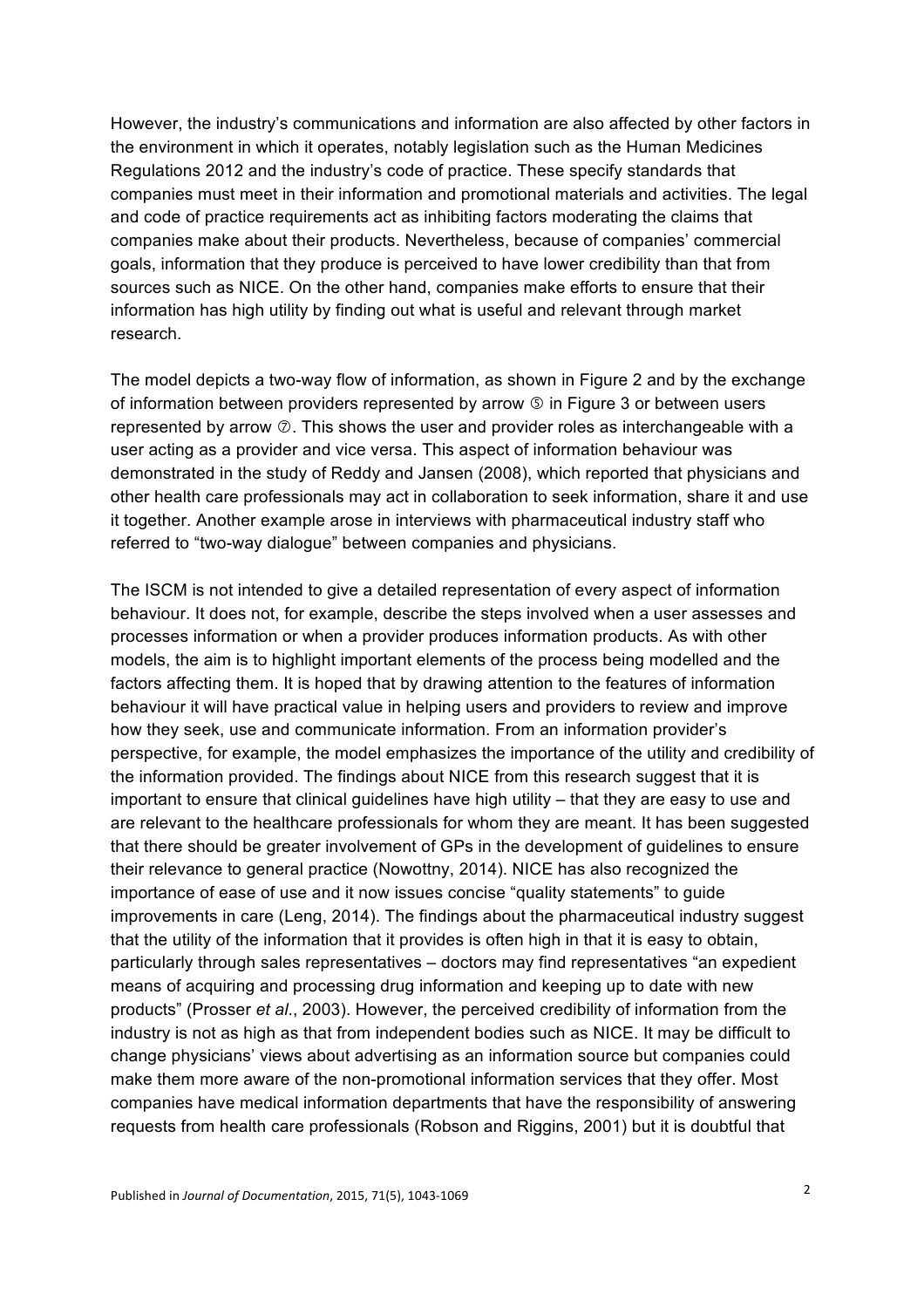many physicians are aware of them and how their role differs from those of the companies' sales and marketing departments. Increasing numbers of companies now recognize the value of such a service and are introducing the relatively new role of medical science liaison specialist, involving staff who visit health care professionals to provide non-promotional information and to answer questions (http://www.msla.org.uk/). Such services must demonstrate their credibility – their trustworthiness and reliability – by operating to high standards such as those set out in the industry's UK code of practice (ABPI Code of Practice for the Pharmaceutical Industry, 2014).

In summary, the findings of this empirical research endorse the validity of the Information Seeking and Communication Model. By developing the model on insights gained from earlier models and by, in part, using the findings from published studies of physicians' information behaviour to test it, this work answers criticisms that LIS research fails to build on previous research (Wilson, 1999). Furthermore, by demonstrating the relevance of the new model, the research also endorses the value of the earlier models. The ISCM has practical value and can provide useful insights into information behaviour and suggest ways in which information users and providers may improve the ways in which they work. It thus answers criticisms highlighted by Case (2012, pages 370-371) that LIS research lacks practical usefulness.

Use of the ISCM for practical research as described here also deals with another issue concerning studies of information behaviour. Case and O'Connor (2015) note that the focus of such studies has tended to be on information needs and seeking, with less emphasis on the uses to which the information is put. They comment: "Given the high frequency with which the HIB [human information behaviour] literature employs the term *use*, the lack of attention to the outcomes of seeking is unusual". The ISCM refers to outcomes of information seeking and acquisition: actions, decisions, knowledge. It may thus prompt researchers to consider how information is used and its effects, rather than focusing simply on the processes of information seeking or communication.

It is hoped that the practical use of the ISCM will be further investigated in other information domains.

#### **References**

ABPI Code of Practice for the Pharmaceutical Industry (2014) Available at: http://www.pmcpa.org.uk/thecode/

Baran S.J. and Davies D.K. (2003) Mass Communication Theory Foundations, Ferment and Future. Third Edition. Wadsworth/Thomson Learning, Belmont, CA.

Bao X. and Bouthillier F. (2007) Information sharing as a type of information behavior. Proceedings of the 35th Annual Conference of the Canadian Association for Information Science, McGill University, 10 - 12 May 2007, Montreal, Quebec.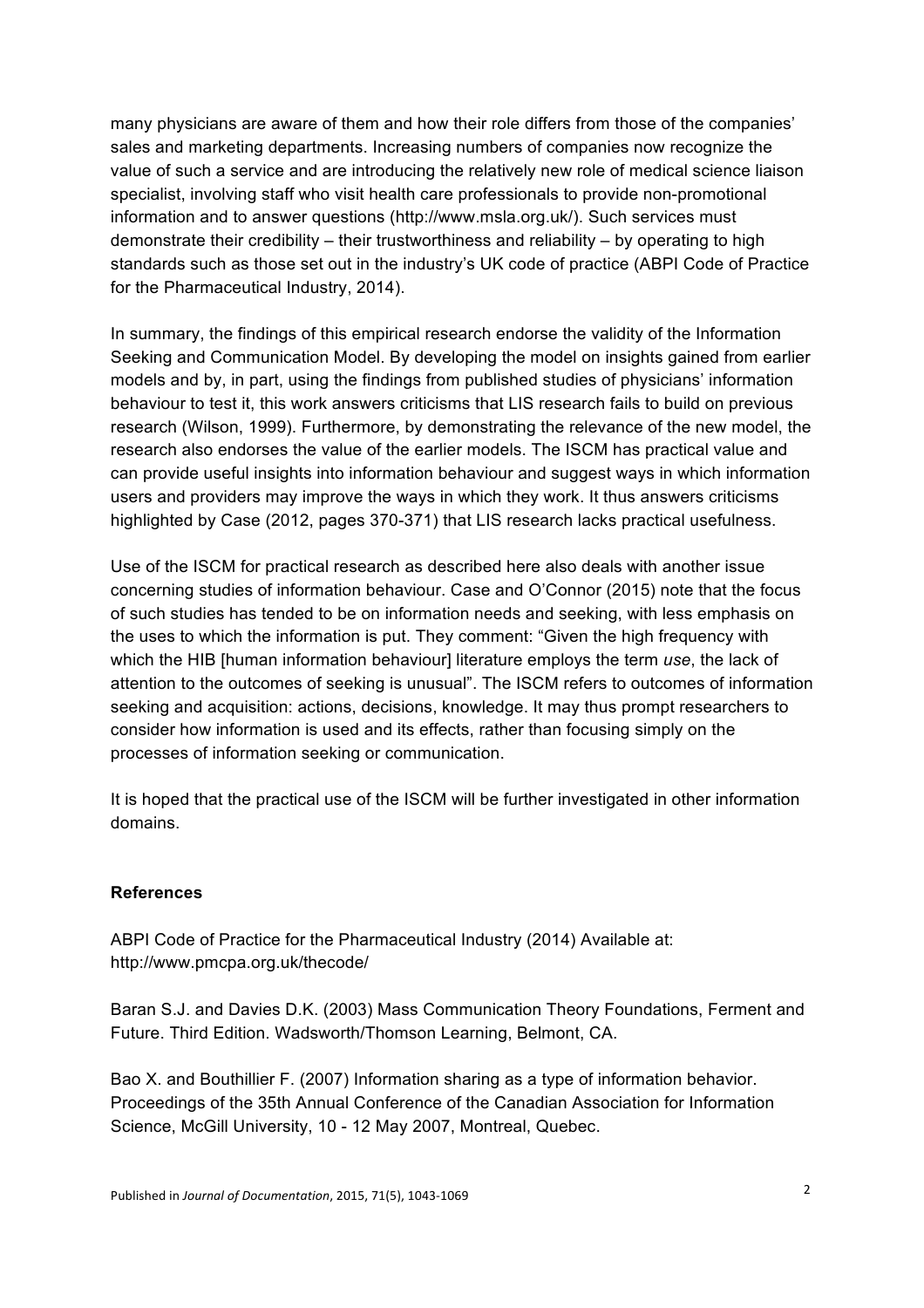Available at: http://www.cais-acsi.ca/proceedings/2007/bao\_2007.pdf

Bennett N.L., Casebeer L.L., Kristofco R. and Strasser S.M. (2004) Physicians' Internet information-seeking behaviors. Journal of Continuing Education in the Health Professions 24: 31-38.

Bennett N.L., Casebeer L.L., Kristofco R. and Collins B.C. (2005) Family physicians' information seeking behaviors: a survey comparison with other specialties. BMC Medical Informatics and Decision Making 5:9 doi: 10.1186/1472-6947-5-9 Available at: http://www.biomedcentral.com/1472-6947/5/9

Berben S.A., Van De Belt T.H., Engelen L.J.l. and Schoonhoven L. (2011) Social media in european hospitals: a descriptive study. Paper presented at Medicine 2.0'11: 4th World Congress on Social Media, Mobile Apps, and Internet/Web 2.0 in Medicine, Health & Biomedical Research, Stanford University, USA, 16-18 September 2011. Available at:

http://www.medicine20congress.com/ocs/index.php/med/med2011/paper/view/576

Case D.O. (2002) Looking for Information. A Survey of Research on Information Seeking, Needs, and Behavior, Academic Press, San Diego.

Case D.O. (2012) Looking for Information. A Survey of Research on Information Seeking, Needs, and Behavior, Third Edition, Emerald Group Publishing Limited, Bingley, UK.

Case, D.O. and O'Connor, L.G. (2015) What's the use? Measuring the frequency of studies of information outcomes. Journal of the Association for Information Science and Technology. doi: 10.1002/asi.23411.

Chidgey J., Leng G. and Lacey T. (2007) Implementing NICE guidance. Journal of the Royal Society of Medicine 100: 448-452.

Collier J & Iheanacho I. (2002) The pharmaceutical industry as an informant. Lancet 360: 1405-9.

Coumou H.C.H. and Meijman F.J. (2006) How do primary care physicians seek answers to clinical questions? A literature review. Journal of the Medical Library Association 94(1): 55- 60.

Covell D.G., Uman G.C. and Manning P.R. (1985) Information needs in office practice: are they being met? Annals of Internal Medicine 103(4): 596-9

Cullen R., Clark M. and Esson R. (2011) Evidence-based information-seeking skills of junior doctors entering the workforce: an evaluation of the impact of information literacy training during pre-clinical years. Health Information and Libraries Journal 28: 119-129.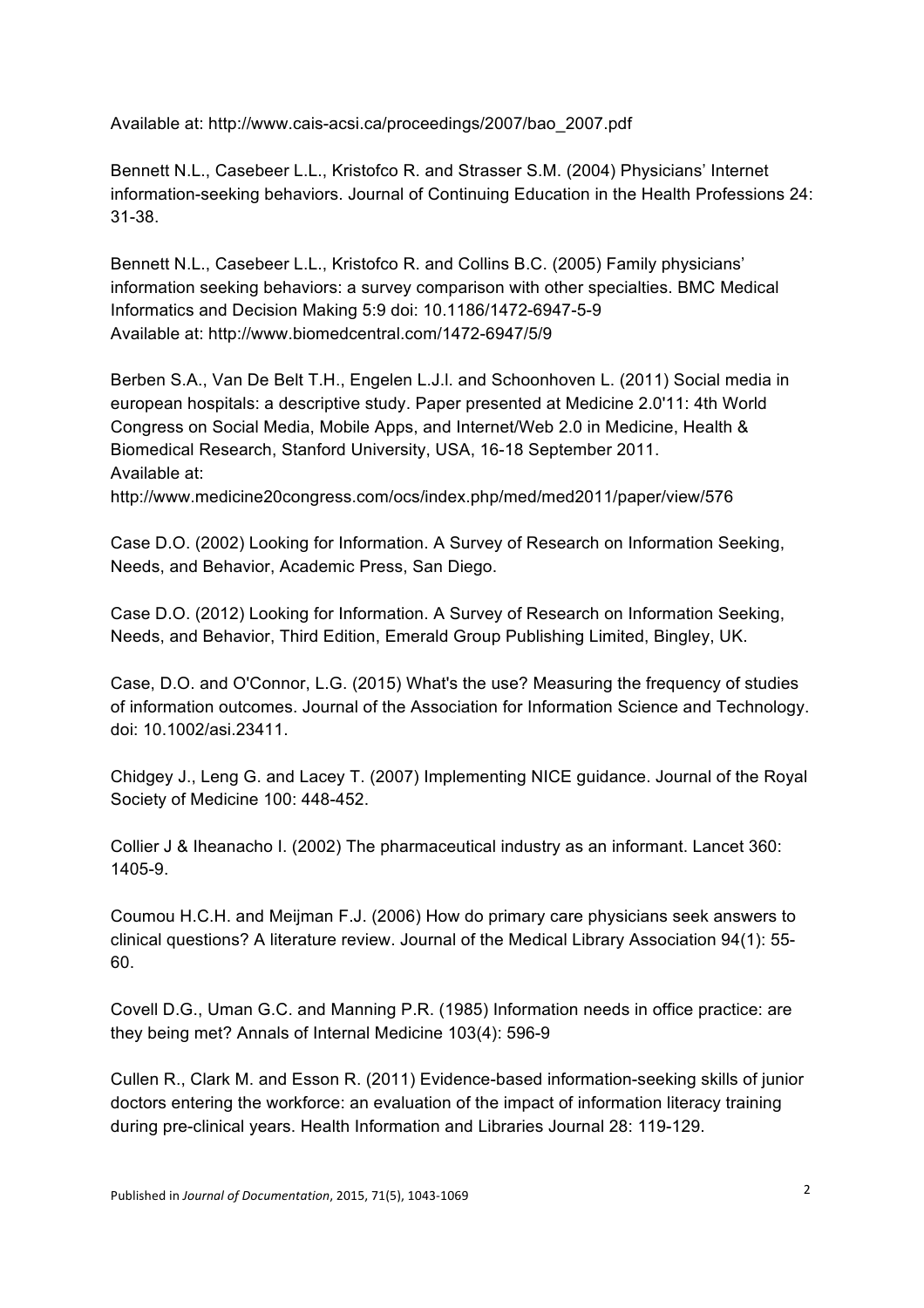Curley S.P., Connelly D.P. and Rich E.C. (1990) Physicians' use of medical knowledge resources: preliminary theoretical framework and findings. Medical Decision Making: 10(4): 231-241.

Davies K. (2007) The information-seeking behaviour of doctors: a review of the evidence. Health Information and Libraries Journal 24(2): 78-94.

Davies K. (2011) Information needs and barriers to accessing electronic information: hospital-based physicians compared to primary care physicians. Journal of Hospital Librarianship 11(3): 249-260.

Dawes M. and Sampson U. (2003) Knowledge management in clinical practice: a systematic review of information seeking behavior in physicians. International Journal of Medical Informatics 71(1): 9-15.

Dervin B. (2005) What methodology does to theory: sense-making methodology as metaphor. In: Fisher K.E., Erdelez, S. and McKechnie L. eds. Theories of Information Behavior, Information Today, Inc., Medford, New Jersey, pp. 25-29.

Ellis D. (1989) A behavioural approach to information retrieval system design. Journal of Documentation 45(3): 171-212.

Elo S. and Kyngäs H. (2007) The qualitative content analysis process. Journal of Advanced Nursing 62(1): 107-115.

Ely J.W., Osheroff J.A., Chambliss M.L., Ebell M.H. and Rosenbaum M.E. (2005) Answering physicians' clinical questions: obstacles and potential solutions. Journal of the American Medical Informatics Association 12(2): 217-224.

Fisher K.E., Erdelez, S. and McKechnie L. eds. (2005) Theories of Information Behavior, Information Today, Inc., Medford, New Jersey.

Forman J. and Damschroder L. (2007) Qualitative content analysis. In: Jacoby L and Siminoff LA. (eds) Empirical Methods for Bioethics: A Primer (Advances in Bioethics, Volume 11), Emerald Group Publishing Limited, Bingley, UK, pp.39-62.

Fourie I. (2009) Learning from research on the information behaviour of healthcare professionals: a review of the literature 2004-2008 with a focus on emotion. Health Information and Libraries Journal 26: 171-186.

Gerbner G. (1956) Toward a general model of communication. Audio-Visual Communication Review 4: 171-199.

Goldacre B. (2012) Bad Pharma. Fourth Estate, London.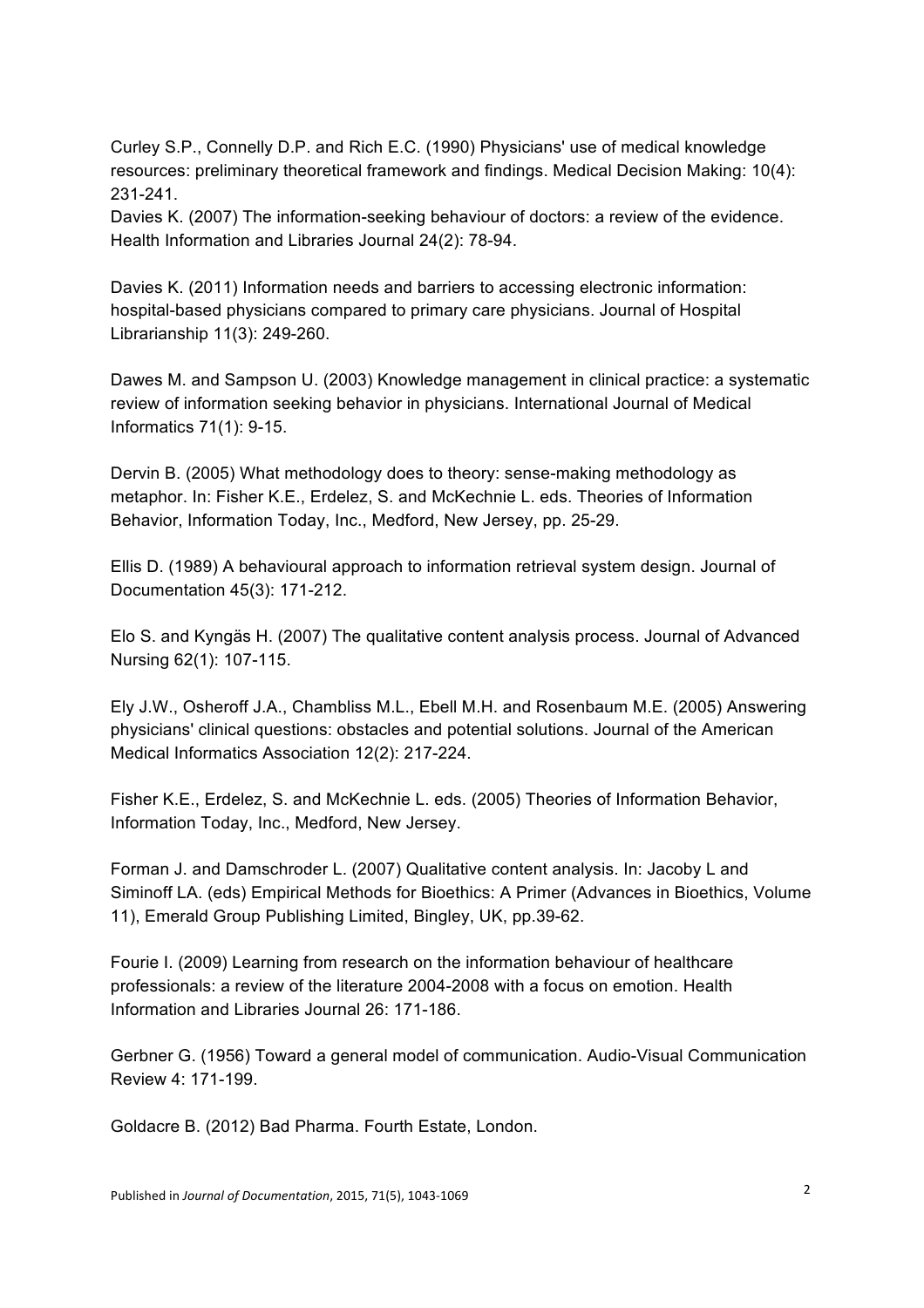Gorman P.N. and Helfand M. (1995) Information seeking in primary care: how physicians choose which clinical questions to pursue and which to leave unanswered. Medical Decision Making 15(2): 113-9.

Gorman P. (1999) Information seeking of primary care physicians: conceptual models and empirical studies. In Exploring the contexts of information behaviour. Proceedings of the Second International Conference on Research in Information Needs, Seeking and Use in Different Contexts, Sheffield, UK, 1998, edited by T.D. Wilson and D.K. Allen, Taylor Graham Publishing, London and Los Angeles, pp. 226-240.

Graneheim U.H. and Lundman B. (2004) Qualitative content analysis in nursing research: concepts, procedures and measures to achieve trustworthiness. Nurse Education Today 24: 105-112.

Green M.L. and Ruff T.R. (2005) Why do residents fail to answer their clinical questions? A qualitative study of barriers to practicing evidence-based medicine. Academic Medicine 80(2): 176-182.

Hsieh H.-F. and Shannon S.E. (2005) Three approaches to qualitative content analysis. Qualitative Health Research 15(9): 1277-1288.

Hughes B., Wareham J. and Joshi I. (2010) Doctors' online information needs, cognitive search strategies, and judgments of information quality and cognitive authority: How predictive judgments introduce bias into cognitive search models. Journal of the American Society for Information Science and Technology 61(3): 433-452.

Ingwersen P. and Järvelin K. (2005) The Turn. Integration of Information Seeking and Retrieval in Context, Springer, Dordrecht.

Johnson J.D. (1997) Cancer-related Information Seeking, Hampton Press, Creskill, New Jersey.

Katz E. and Lazarsfeld P.F. (1955) Personal Influence: the Part Played by People in the Flow of Communications, Free Press, New York.

Krippendorff K. (2004) Content Analysis: An Introduction to Its Methodology. Second edition. SAGE Publications, London.

Kuhlthau C.C. (1991) Inside the search process: information seeking from the user's perspective. Journal of the American Society for Information Science and Technology 42(5): 361-371.

Kvale S. (2007) Doing Interviews, SAGE Publications, London.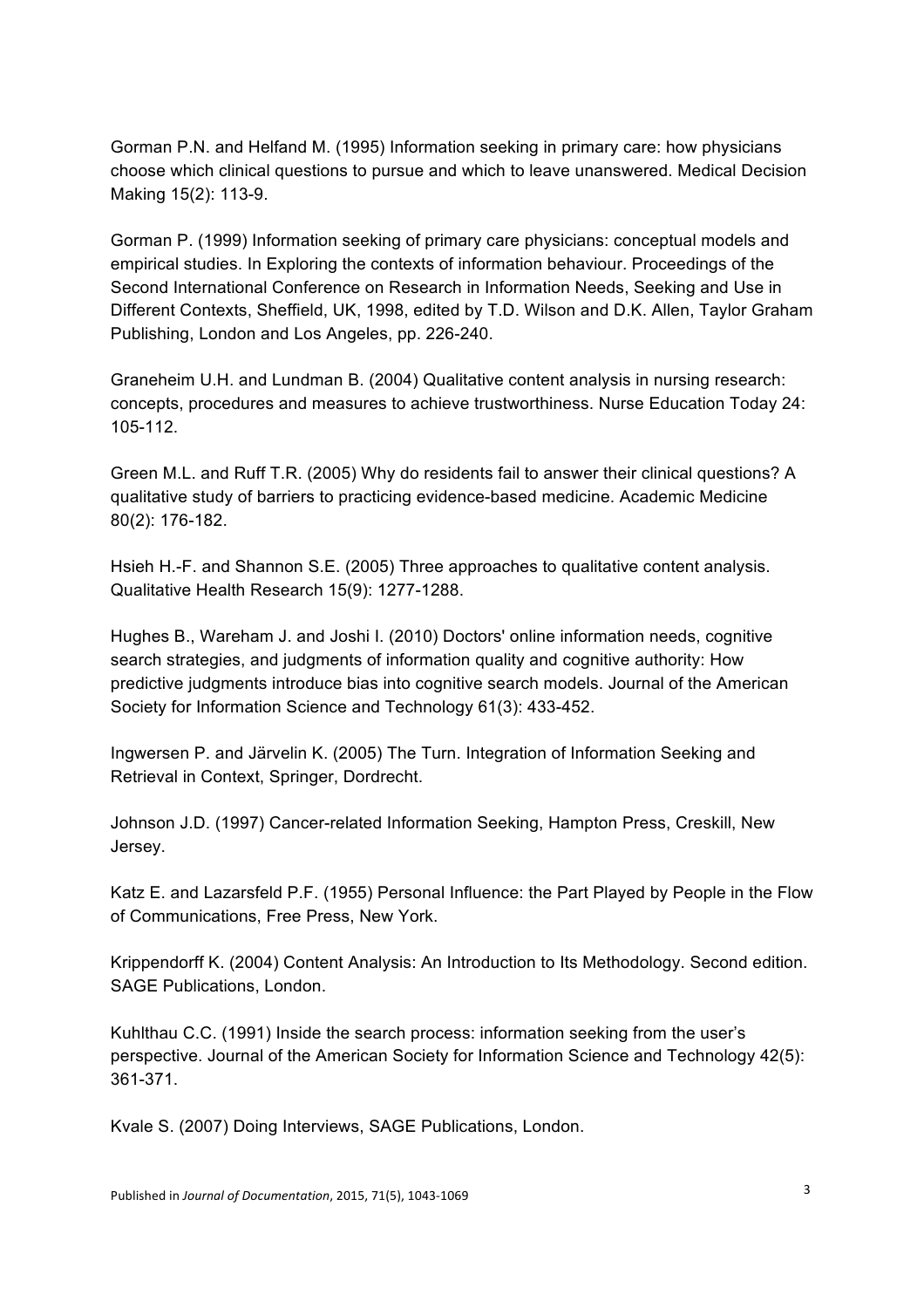Lacey Bryant S. (2000) The information needs and information seeking behaviour of family doctors: a selective literature review. Health Libraries Review 17: 83-90.

Lacey Bryant S. (2004) The information needs and information seeking behaviour of family doctors. Health Information and Libraries Journal 21: 84-93.

Lasswell H.D. (1927) Propaganda Technique in the World War. Alfred A. Knopf, Inc. New York.

Leckie G.J., Pettigrew K.E. and Sylvain C. (1996) Modeling the information seeking of professionals: a general model derived from research on engineers, health care professionals, and lawyers. Library Quarterly 66(2): 161-193.

Leng G. (2014) Introduction. In: Leng, G., Moore V, Abraham, S., eds. Achieving High Quality Care: Practical Experience from NICE, John Wiley & Sons Ltd., Chichester, pp. 1-12.

Levy R. (1994) The role and value of pharmaceutical marketing. Archives of Family Medicine 3: 327-332.

Maletzke G. (1963) Psychologie der Massenkommunikation. Verlag Hans Bredow Institut, Hamburg.

Mansfield S.J., Morrison S.G., Stephens H.O., Bonning M.A. and others. (2011) Social media and the medical profession. Medical Journal of Australia 194(12): 642-644.

Masters K. (2008) For what purpose and reasons do doctors use the Internet: a systematic review. International Journal of Medical Informatics 77: 4-16.

Mayring P. (2000) Qualitative content analysis. Forum: Qualitative Social Research 1(2) Article 20. Available at: http://www.qualitative-research.net/index.php/fqs/article/view/1089

McGettigan P., Golden J., Fryer J., Chan R. and Feely J. (2001) Prescribers prefer people: the sources of information used by doctors for prescribing suggest that the medium is more important than the message. British Journal of Clinical Pharmacology 51: 184-189.

McKibbon K.A., Fridsma D.B. and Crowley R.S. (2007) How primary care physicians' attitudes toward risk and uncertainty affect their use of electronic information resources. Journal of the Medical Library Association 95(2): 138-146.

McQuail D. and Windahl S. (1993) Communication Models for the Study of Mass Communication, Second Edition, Longman, London and New York.

NICE Charter (2013) Available at: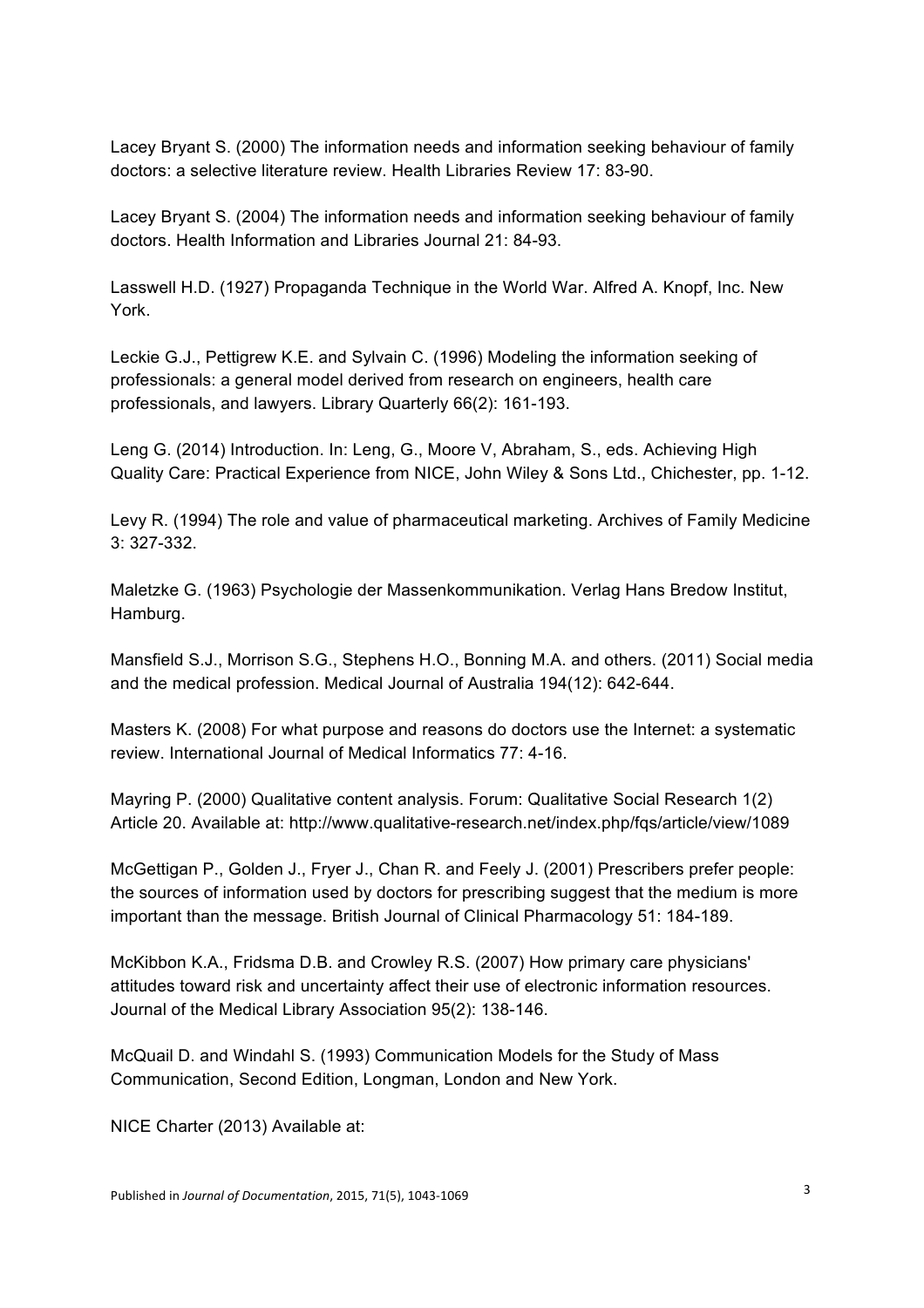https://www.nice.org.uk/Media/Default/About/Who-we-are/NICE\_Charter.pdf

Nowottny S. (2014) NICE must leave its ivory tower. Pulse 3rd March. Available at: http://www.pulsetoday.co.uk

Pettigrew K.E., Fidel R. and Bruce H. (2001) Conceptual frameworks in information behavior. Annual Review of Information Science and Technology 35: 43-78.

Pilerot O. (2012) LIS research on information sharing activities – people, places, or information. Journal of Documentation 68(4): 559-581.

Prosser H., Almond S. and Walley, T. (2003) Influences on GPs' decision to prescribe new drugs – the importance of who says what. Family Practice 20(1): 61-8.

Reddy M.C. and Jansen B.J. (2008) A model for understanding collaborative information behavior in context: a study of two healthcare teams. Information Processing and Management 44: 256-273.

Revere D., Turner A.M., Madhavan A., Rambo N., Bugni P.F. and others (2007) Understanding the information needs of public health practitioners: a literature review to inform design of an interactive digital knowledge management system. Journal of Biomedical Informatics 40: 410–421.

Riffe D., Lacy S. and Fico F.G. (2005) Analyzing Media Messages: Using Quantitative Content Analysis in Research. Second edition. Lawrence Erlbaum Associates, Publishers, Mahwah, New Jersey.

Robinson L. (2010) Understanding Healthcare Information. Facet Publishing, London.

Robson, A.S. (2013) Modelling information behaviour: linking information seeking and communication. PhD Thesis, City University London.

Robson A.S. and Riggins J.L. (2001) Medical information in the pharmaceutical industry. In: Robson A.S., Bawden D. and Judd A. eds. Pharmaceutical and Medicines Information Management. Churchill Livingstone, Edinburgh.

Robson A. and Robinson L. (2013) Building on models of information behaviour: linking information seeking and communication. Journal of Documentation 69(2): 169-193.

Rogers E.M. (2003) Diffusion of Innovations, fifth edition, Free Press, New York.

Royal College of Physicians. (2009) Innovating for health: patients, physicians, the pharmaceutical industry and the NHS. Report of a Working Party, Royal College of Physicians. London.